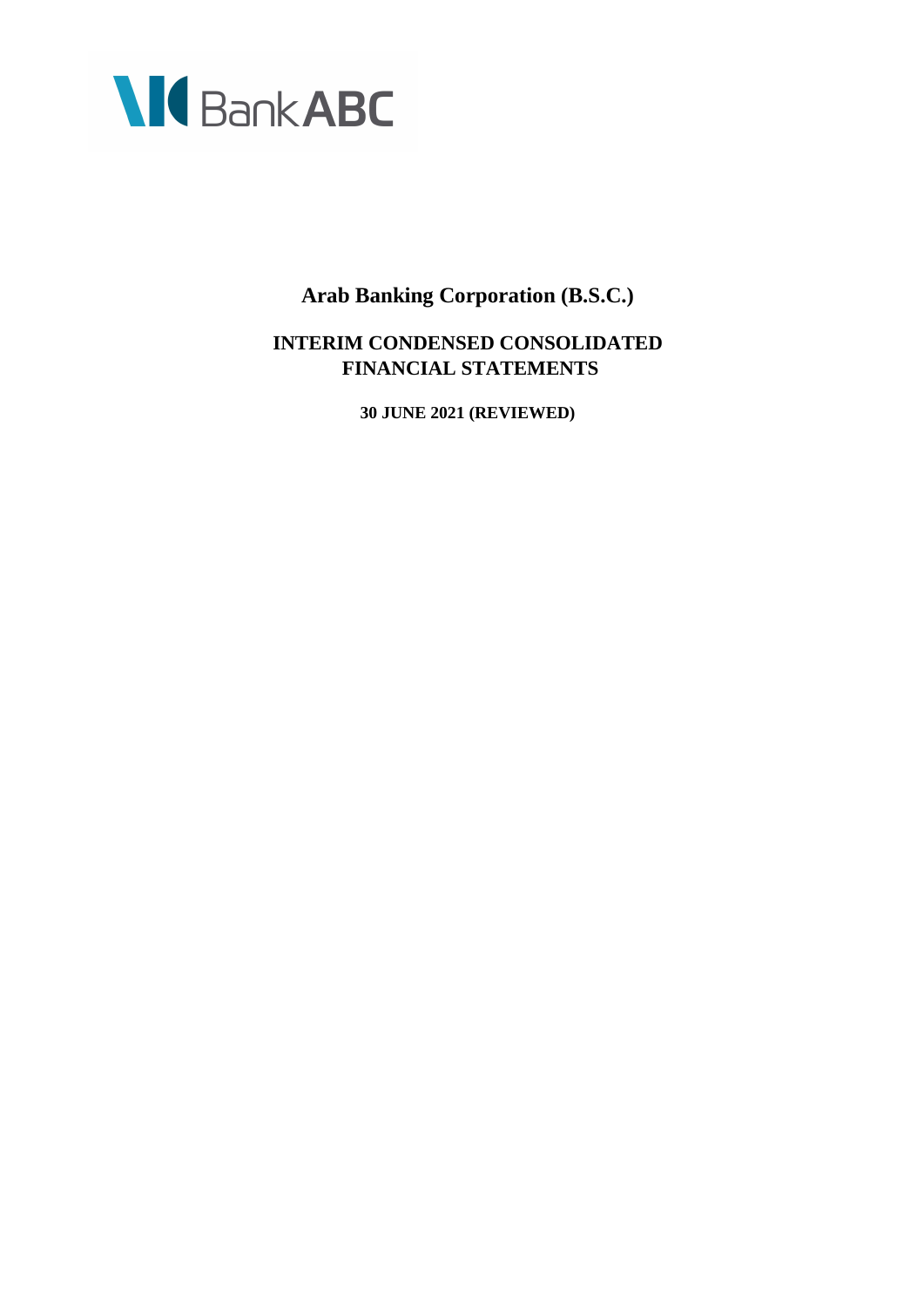

Ernst & Young — Middle East Tel: +973 1753 5455 P.O. Box 140 East Tower  $-10<sup>th</sup>$  floor Bahrain World Trade Center Manama Kingdom of Bahrain

Fax: +973 1753 5405 manama@bh.ey.com www.ey.com/mena C.R. no. 29977-1

# **REPORT ON REVIEW OF INTERIM CONDENSED CONSOLIDATED FINANCIAL STATEMENTS TO THE BOARD OF DIRECTORS OF ARAB BANKING CORPORATION (B.S.C.)**

# *Introduction*

We have reviewed the accompanying interim condensed consolidated financial statements of Arab Banking Corporation (B.S.C.) [the "Bank"] and its subsidiaries [together the "Group"] as at 30 June 2021, comprising of the interim consolidated statement of financial position as at 30 June 2021 and the related interim consolidated statements of profit or loss and comprehensive income for the three-month period and six-month period then ended, and interim consolidated statements of cash flows and changes in equity for the six-month period then ended and explanatory notes. The Bank's Board of Directors is responsible for the preparation and presentation of these interim condensed consolidated financial statements in accordance with International Accounting Standard 34 Interim Financial Reporting (IAS 34), as modified by the Central Bank of Bahrain [the "CBB"]. Our responsibility is to express a conclusion on these interim condensed consolidated financial statements based on our review.

## *Scope of review*

We conducted our review in accordance with International Standard on Review Engagements 2410, *Review of Interim Financial Information Performed by the Independent Auditor of the Entity.* A review of interim financial information consists of making inquiries, primarily of persons responsible for financial and accounting matters, and applying analytical and other review procedures. A review is substantially less in scope than an audit conducted in accordance with International Standards on Auditing and, consequently, does not enable us to obtain assurance that we would become aware of all significant matters that might be identified in an audit. Accordingly, we do not express an audit opinion.

## *Conclusion*

Based on our review, nothing has come to our attention that causes us to believe that the accompanying interim condensed consolidated financial statements are not prepared, in all material respects, in accordance with IAS 34 as modified by the CBB.

## *Other matters*

Due to the outbreak of the novel coronavirus (COVID-19) in early 2020, the CBB vide its circular OG/124/2020 dated 30 March 2020 had exempted all public shareholding companies and locally incorporated banks from preparation and publication of interim condensed financial statements for the three-month period ended 31 March 2020. Accordingly, we have not reviewed the comparative information for the three-month period ended 30 June 2020 presented in these interim condensed consolidated financial information which have been extracted from management accounts and, we do not express any review conclusion on them.

Ernet + Young

10 August 2021 Manama, Kingdom of Bahrain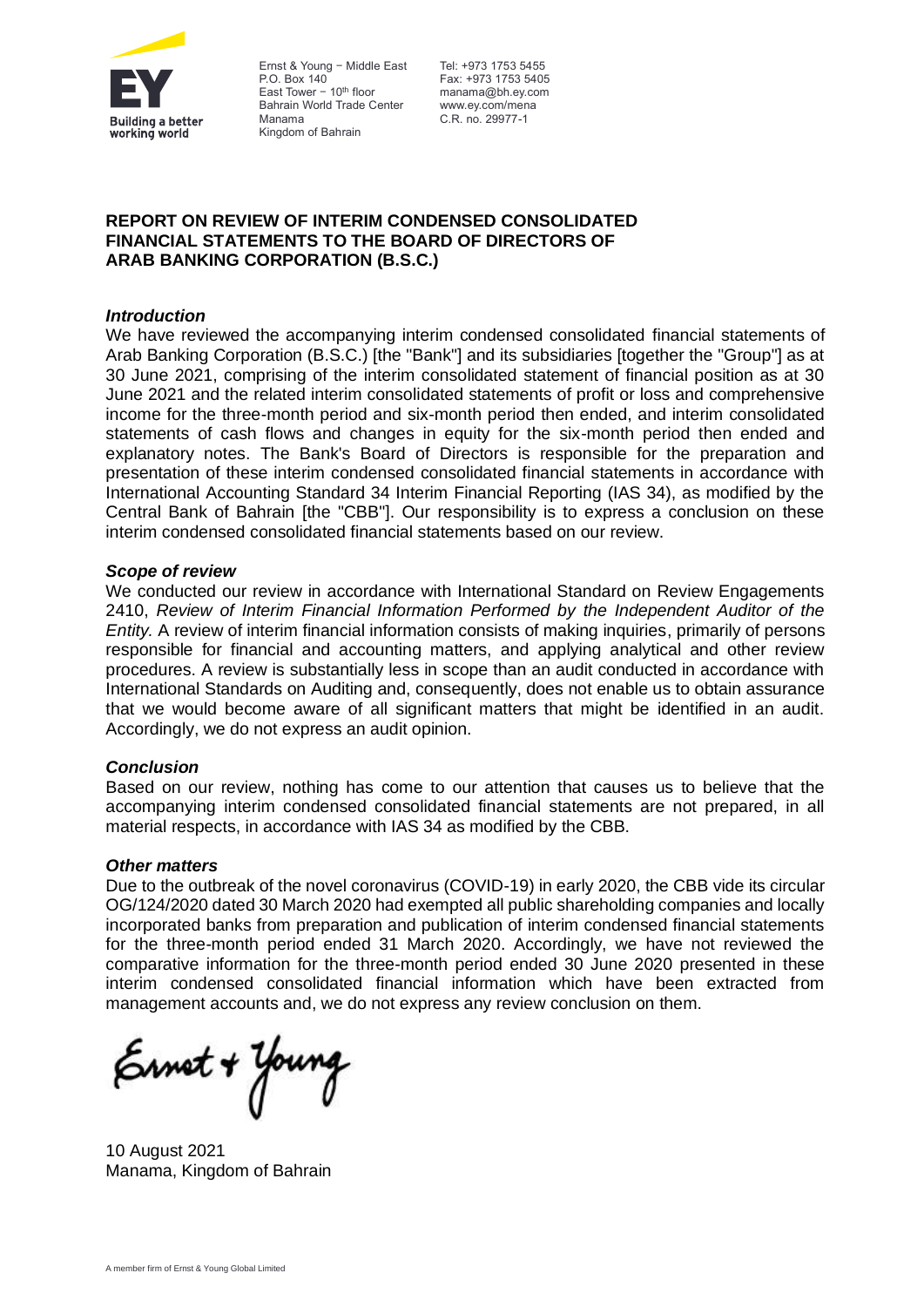# INTERIM CONSOLIDATED STATEMENT OF FINANCIAL POSITION

30 June 2021 (Reviewed)

*All figures in US\$ Million*

|                                                        |                | <b>Reviewed</b><br>30 June | Audited<br>31 December |
|--------------------------------------------------------|----------------|----------------------------|------------------------|
|                                                        | <b>Notes</b>   | 2021                       | 2020                   |
| <b>ASSETS</b>                                          |                |                            |                        |
| Liquid funds                                           |                | 1,995                      | 1,752                  |
| Trading securities                                     |                | 452                        | 171                    |
| Placements with banks and other financial institutions |                | 1,999                      | 1,803                  |
| Securities bought under repurchase agreements          |                | 699                        | 1,823                  |
| Non-trading investments                                | $\overline{4}$ | 7,283                      | 6,696                  |
| Loans and advances                                     | 5              | 15,930                     | 15,656                 |
| Other assets                                           |                | 2,370                      | 2,305                  |
| Premises and equipment                                 |                | 211                        | 201                    |
| <b>TOTAL ASSETS</b>                                    |                | 30,939                     | 30,407                 |
| <b>LIABILITIES</b>                                     |                |                            |                        |
| Deposits from customers                                |                | 17,767                     | 17,173                 |
| Deposits from banks                                    |                | 3,852                      | 3,596                  |
| Certificates of deposit                                |                | 546                        | 494                    |
| Securities sold under repurchase agreements            |                | 841                        | 1,151                  |
| Taxation                                               |                | 113                        | 80                     |
| Other liabilities                                      |                | 1,925                      | 1,974                  |
| <b>Borrowings</b>                                      |                | 1,613                      | 1,795                  |
|                                                        |                |                            |                        |
| <b>Total liabilities</b>                               |                | 26,657                     | 26,263                 |
| <b>EQUITY</b>                                          |                |                            |                        |
| Share capital                                          |                | 3,110                      | 3,110                  |
| Treasury shares                                        |                | (6)                        | (6)                    |
| Statutory reserve                                      |                | 520                        | 520                    |
| Retained earnings                                      |                | 1,022                      | 965                    |
| Other reserves                                         |                | (756)                      | (822)                  |
| EQUITY ATTRIBUTABLE TO THE SHAREHOLDERS OF             |                |                            |                        |
| <b>THE PARENT</b>                                      |                | 3,890                      | 3,767                  |
| Non-controlling interests                              |                | 392                        | 377                    |
| <b>Total equity</b>                                    |                | 4,282                      | 4,144                  |
| <b>TOTAL LIABILITIES AND EQUITY</b>                    |                | 30,939                     | 30,407                 |

These interim condensed consolidated financial statements were authorised for issue by the Board of Directors on 10 August 2021 and signed on their behalf by the Chairman, Deputy Chairman and the Group Chief Executive Officer.

 $\overline{\phantom{a}}$  ,  $\overline{\phantom{a}}$  ,  $\overline{\phantom{a}}$  ,  $\overline{\phantom{a}}$  ,  $\overline{\phantom{a}}$  ,  $\overline{\phantom{a}}$ 

Saddek El Kaber **Khaled Kawan** Mohammad Abdulredha Saleem **Khaled Kawan** Chairman Deputy Chairman Group Chief Executive Officer Deputy Chairman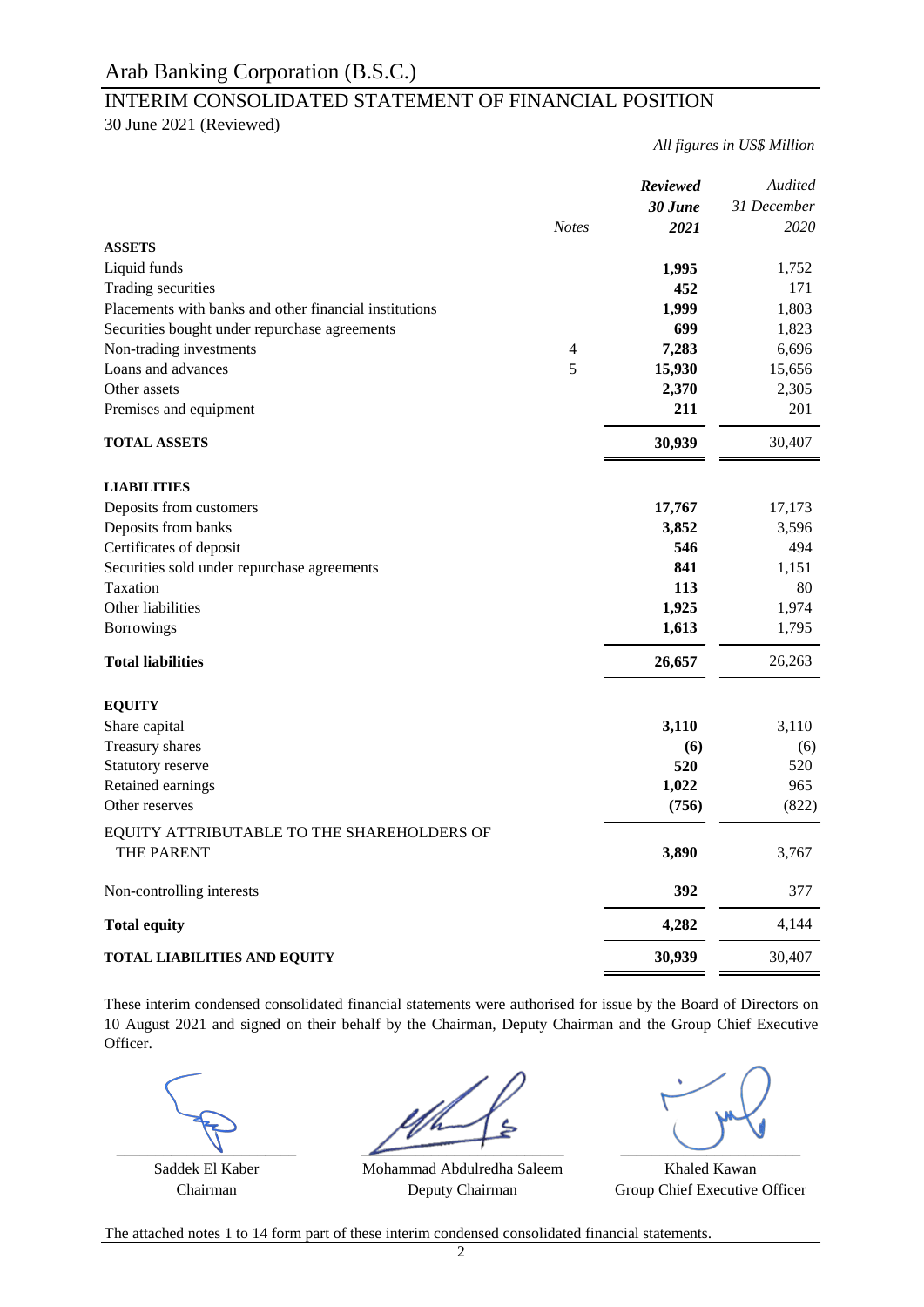# INTERIM CONSOLIDATED STATEMENT OF PROFIT OR LOSS

Six-month period ended 30 June 2021 (Reviewed)

*All figures in US\$ Million*

|                                                                                         |              |                | Three months ended<br>30 June | Six months ended<br>30 June |                 |
|-----------------------------------------------------------------------------------------|--------------|----------------|-------------------------------|-----------------------------|-----------------|
|                                                                                         | <b>Notes</b> | 2021           | 2020<br>Reviewed Unreviewed   | 2021<br><b>Reviewed</b>     | 2020            |
| <b>OPERATING INCOME</b>                                                                 |              |                |                               |                             |                 |
| Interest and similar income<br>Interest and similar expense                             |              | 206<br>(68)    | 289<br>(174)                  | 475<br>(215)                | 683<br>(431)    |
| Net interest income                                                                     |              | 138            | 115                           | 260                         | 252             |
| Other operating income (expense)                                                        | 6            | 87             | 23                            | 147                         | (12)            |
| <b>Total operating income</b>                                                           |              | 225            | 138                           | 407                         | 240             |
| <b>OPERATING EXPENSES</b>                                                               |              |                |                               |                             |                 |
| Staff<br>Premises and equipment<br>Other                                                |              | 78<br>13<br>37 | 65<br>11<br>38                | 156<br>23<br>74             | 152<br>21<br>74 |
| Total operating expenses                                                                |              | 128            | 114                           | 253                         | 247             |
| NET OPERATING PROFIT (LOSS)<br><b>BEFORE CREDIT LOSS</b><br><b>EXPENSE AND TAXATION</b> |              | 97             | 24                            | 154                         | (7)             |
| Credit loss expense                                                                     | $\tau$       | (29)           | (54)                          | (49)                        | (174)           |
| PROFIT (LOSS) BEFORE TAXATION                                                           |              | 68             | (30)                          | 105                         | (181)           |
| Taxation (charge) reversal<br>on foreign operations                                     |              | (35)           | 26                            | (36)                        | 124             |
| PROFIT (LOSS) FOR THE PERIOD                                                            |              | 33             | (4)                           | 69                          | (57)            |
| Profit attributable to non-controlling interests                                        |              | (8)            | (1)                           | (14)                        | (10)            |
| PROFIT (LOSS) ATTRIBUTABLE TO THE<br><b>SHAREHOLDERS OF THE PARENT</b>                  |              | 25             | (5)                           | 55                          | (67)            |
| <b>BASIC AND DILUTED EARNINGS (LOSS)</b><br>PER SHARE (EXPRESSED IN US\$)               |              | 0.01           | (0.00)                        | 0.02                        | (0.02)          |
|                                                                                         |              |                |                               |                             |                 |

 $\overline{\phantom{a}}$ 

 $\overbrace{\phantom{aaaaa}}^{x}$ 

\_\_\_\_\_\_\_\_\_\_\_\_\_\_\_\_\_\_\_\_\_\_\_\_\_

 Saddek El Kaber Chairman

Mohammad Abdulredha Saleem Deputy Chairman

Khaled Kawan Group Chief Executive Officer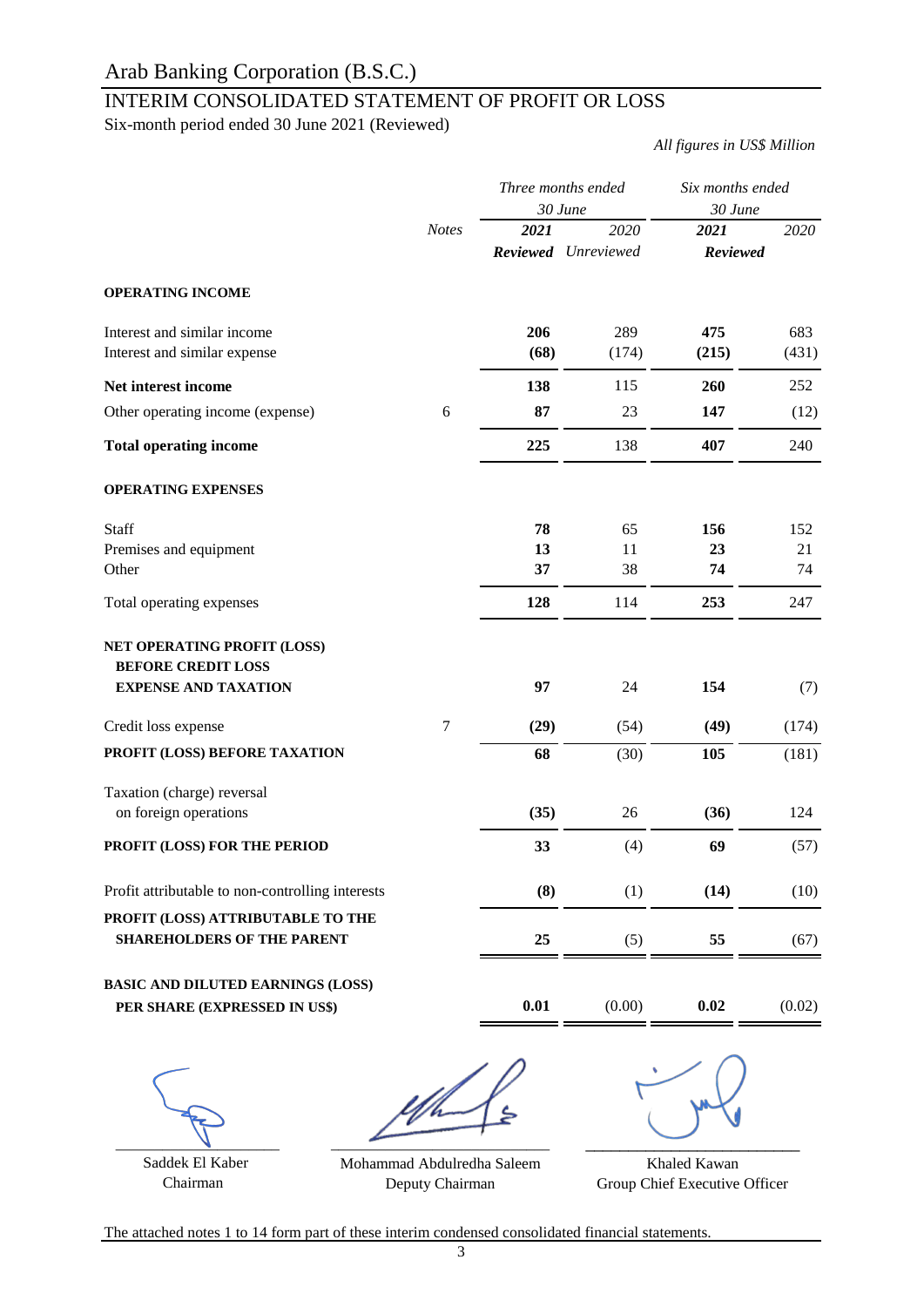# INTERIM CONSOLIDATED STATEMENT OF COMPREHENSIVE INCOME

Six-month period ended 30 June 2021 (Reviewed)

*All figures in US\$ Million*

| Three months ended |      | Six months ended    |          |  |
|--------------------|------|---------------------|----------|--|
| 30 June            |      | 30 June             |          |  |
| 2021               | 2020 | 2021                | 2020     |  |
|                    |      |                     |          |  |
| 33                 | (4)  | 69                  | (57)     |  |
|                    |      |                     |          |  |
|                    |      |                     |          |  |
|                    |      |                     |          |  |
|                    |      |                     |          |  |
|                    |      |                     |          |  |
|                    |      |                     |          |  |
| 118                | (49) | 41                  | (275)    |  |
|                    |      |                     |          |  |
|                    |      |                     |          |  |
| 36                 | 176  | 42                  | (155)    |  |
| 154                | 127  | 83                  | (430)    |  |
|                    |      |                     |          |  |
|                    |      |                     |          |  |
| 187                | 123  | 152                 | (487)    |  |
|                    |      |                     |          |  |
|                    |      |                     |          |  |
| 137                | 138  | 121                 | (396)    |  |
| 50                 | (15) | 31                  | (91)     |  |
| 187                | 123  | 152                 | (487)    |  |
|                    |      | Reviewed Unreviewed | Reviewed |  |

The attached notes 1 to 14 form part of these interim condensed consolidated financial statements.

`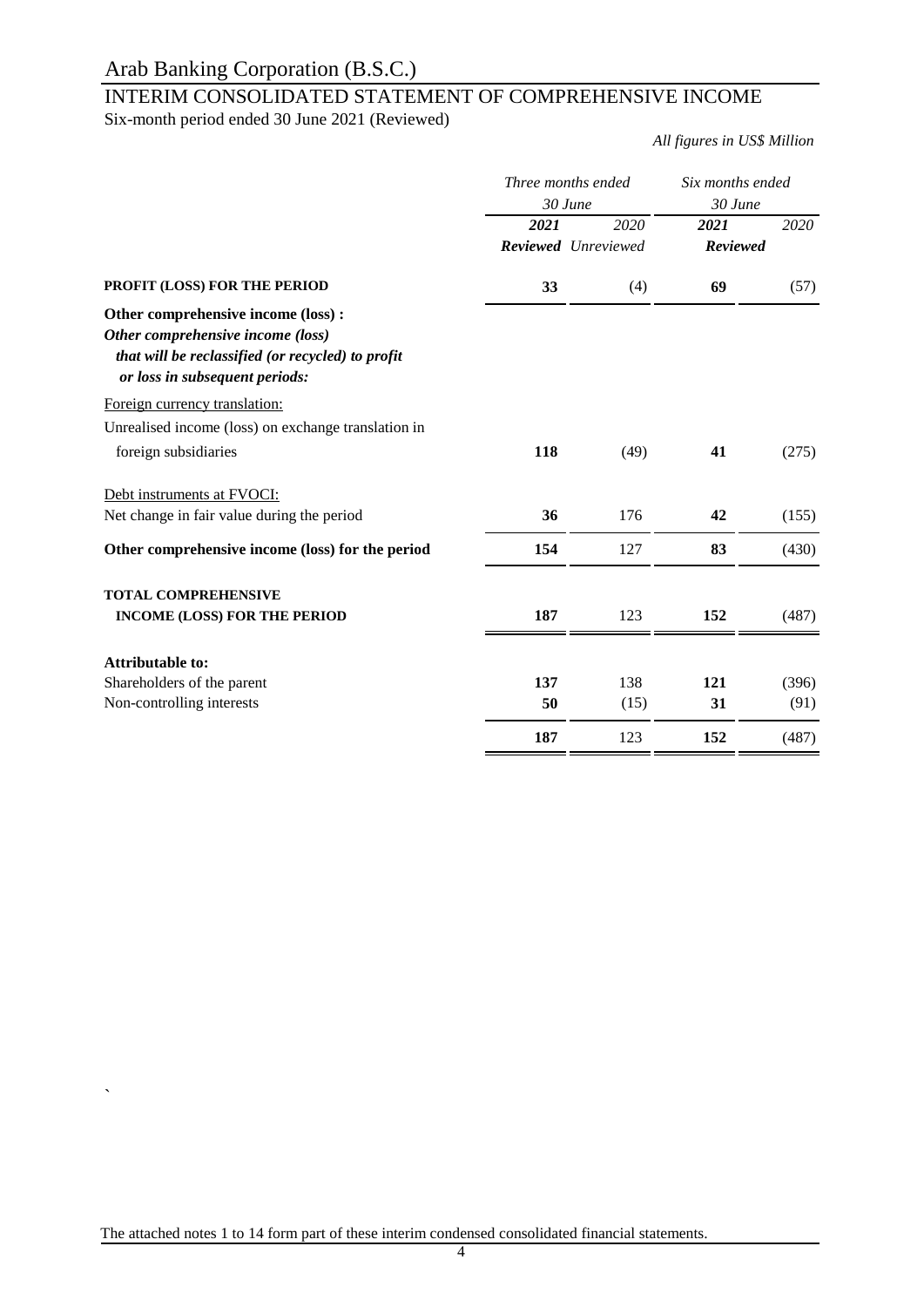# INTERIM CONSOLIDATED STATEMENT OF CASH FLOWS

Six-month period ended 30 June 2021 (Reviewed)

|                                                                    | All figures in US\$ million |            |
|--------------------------------------------------------------------|-----------------------------|------------|
|                                                                    | Six months ended<br>30 June |            |
|                                                                    | 2021                        | 2020       |
| <b>OPERATING ACTIVITIES</b>                                        |                             |            |
| Profit (loss) for the period                                       | 69                          | (57)       |
| Adjustments for:                                                   |                             |            |
| Credit loss expense                                                | 49                          | 174        |
| Depreciation and amortisation                                      | 24                          | 22         |
| Gain on disposal of non-trading debt investments - net             | (17)                        | (26)       |
| Changes in operating assets and liabilities:                       |                             |            |
| Treasury bills and other eligible bills                            | (10)                        | (21)       |
| Trading securities                                                 | (291)                       | (215)      |
| Placements with banks and other financial institutions             | (365)                       | (307)      |
| Securities bought under repurchase agreements                      | 826                         | (397)      |
| Loans and advances                                                 | (1,926)                     | 155        |
| Other assets                                                       | (223)                       | (1,290)    |
| Deposits from customers                                            | 1,948                       | 728        |
| Deposits from banks<br>Securities sold under repurchase agreements | 799<br>(291)                | 492<br>277 |
| Other liabilities                                                  | 140                         | 1,070      |
| Other non-cash movements                                           | 74                          | (153)      |
| Net cash from operating activities                                 | 806                         | 452        |
| <b>INVESTING ACTIVITIES</b>                                        |                             |            |
| Purchase of non-trading investments                                | (2,585)                     | (3,743)    |
| Sale and redemption of non-trading investments                     | 2,011                       | 3,690      |
| Purchase of premises and equipment                                 | (26)                        | (20)       |
| Sale of premises and equipment                                     | 4                           | 2          |
| Investment in subsidiaries - net                                   | 10                          | 16         |
| Net cash used in investing activities                              | (586)                       | (55)       |
| <b>FINANCING ACTIVITIES</b>                                        |                             |            |
| Issue (repayment) of certificates of deposit - net                 | 54                          | (112)      |
| Proceeds from borrowings                                           |                             | 9          |
| Repayment of borrowings                                            | (94)                        | (177)      |
| Dividend paid to non-controlling interests                         | (7)                         | (5)        |
| Net cash used in financing activities                              | (47)                        | (285)      |
| Net change in cash and cash equivalents                            | 173                         | 112        |
| Effect of exchange rate changes on cash and cash equivalents       | 60                          | (47)       |
| Cash and cash equivalents at beginning of the period               | 1,752                       | 1,657      |
| CASH AND CASH EQUIVALENTS AT END OF THE PERIOD*                    | 1,985                       | 1,722      |

\*Cash and cash equivalents comprises of liquid funds excluding treasury and other eligible bills with original maturities of more than three months amounting to US\$ 10 million (30 June 2020: US\$ 238 million).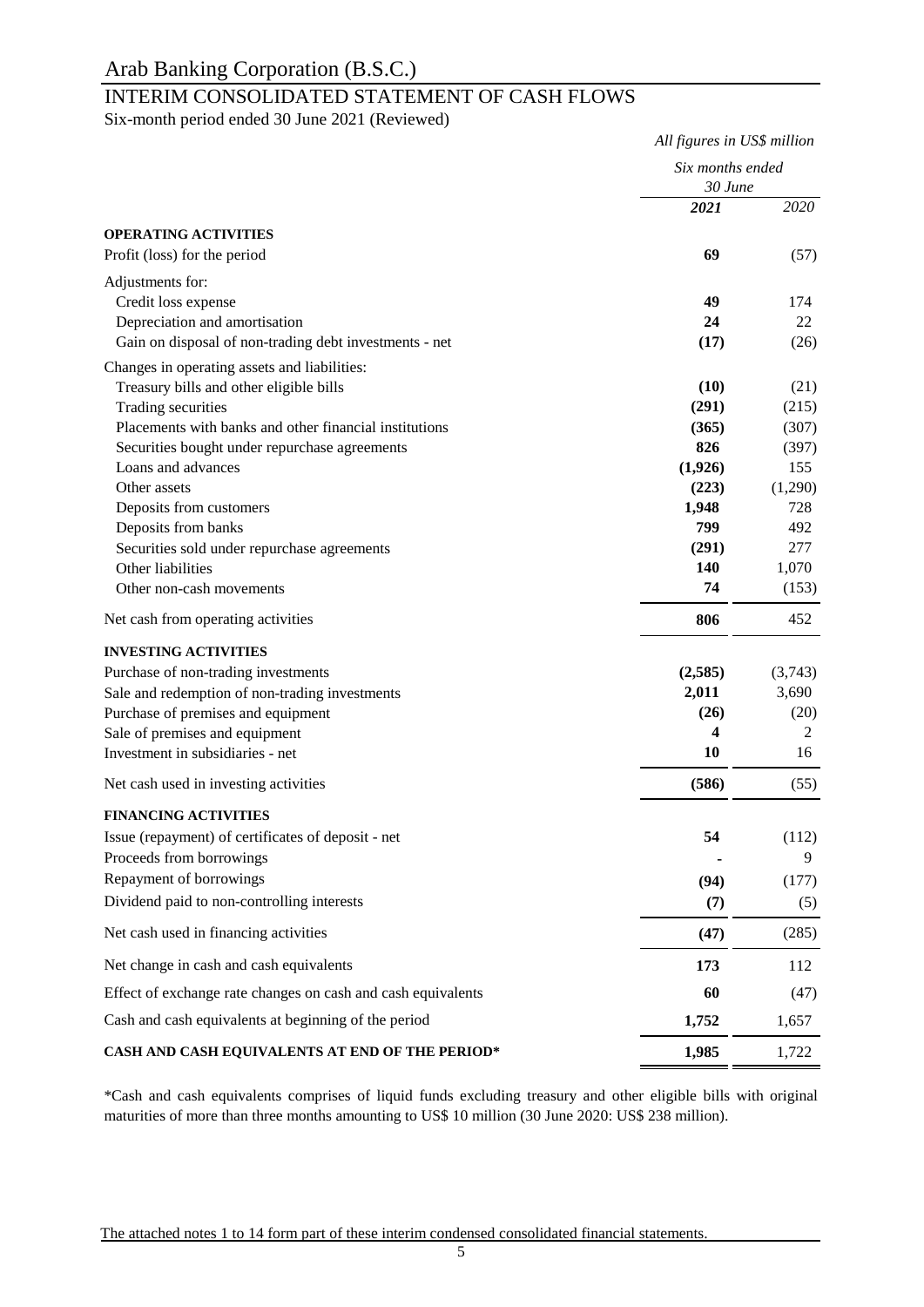# INTERIM CONSOLIDATED STATEMENT OF CHANGES IN EQUITY

Six-month period ended 30 June 2021 (Reviewed)

*All figures in US\$ Million*

*Non-*

| Equity attributable to the shareholders of the parent                  |                         |                    |                             |                         |                    |                                                   |                                        | controlling<br>interests   | Total<br>equity         |             |               |  |
|------------------------------------------------------------------------|-------------------------|--------------------|-----------------------------|-------------------------|--------------------|---------------------------------------------------|----------------------------------------|----------------------------|-------------------------|-------------|---------------|--|
|                                                                        |                         |                    |                             |                         |                    | Other reserves                                    |                                        |                            |                         |             |               |  |
|                                                                        | <b>Share</b><br>capital | Treasury<br>shares | <b>Statutory</b><br>reserve | Retained<br>$earnings*$ | General<br>reserve | Foreign<br>exchange<br>translation<br>adjustments | Cumulative<br>changes in<br>fair value | Pension<br>fund<br>reserve | Total                   |             |               |  |
| At 31 December 2020                                                    | 3,110                   | (6)                | 520                         | 965                     | 100                | (902)                                             | 20                                     | (40)                       | 3,767                   | 377         | 4,144         |  |
| Profit for the period<br>Other comprehensive income<br>for the period  |                         |                    | $\overline{\phantom{0}}$    | 55                      |                    | 24                                                | 42                                     |                            | 55<br>66                | 14<br>17    | 69<br>83      |  |
| Total comprehensive income<br>for the period<br>Other equity movements |                         |                    |                             | 55                      |                    | 24                                                | 42                                     |                            | 121                     | 31          | 152           |  |
| in subsidiaries<br>At 30 June 2021 (reviewed)                          | 3,110                   | (6)                | 520                         | 2<br>1,022              | 100                | (878)                                             | 62                                     | (40)                       | $\overline{2}$<br>3,890 | (16)<br>392 | (14)<br>4,282 |  |

\* Retained earnings include non-distributable reserves arising from consolidation of subsidiaries amounting to US\$ 477 million (31 December 2020: US\$ 482 million).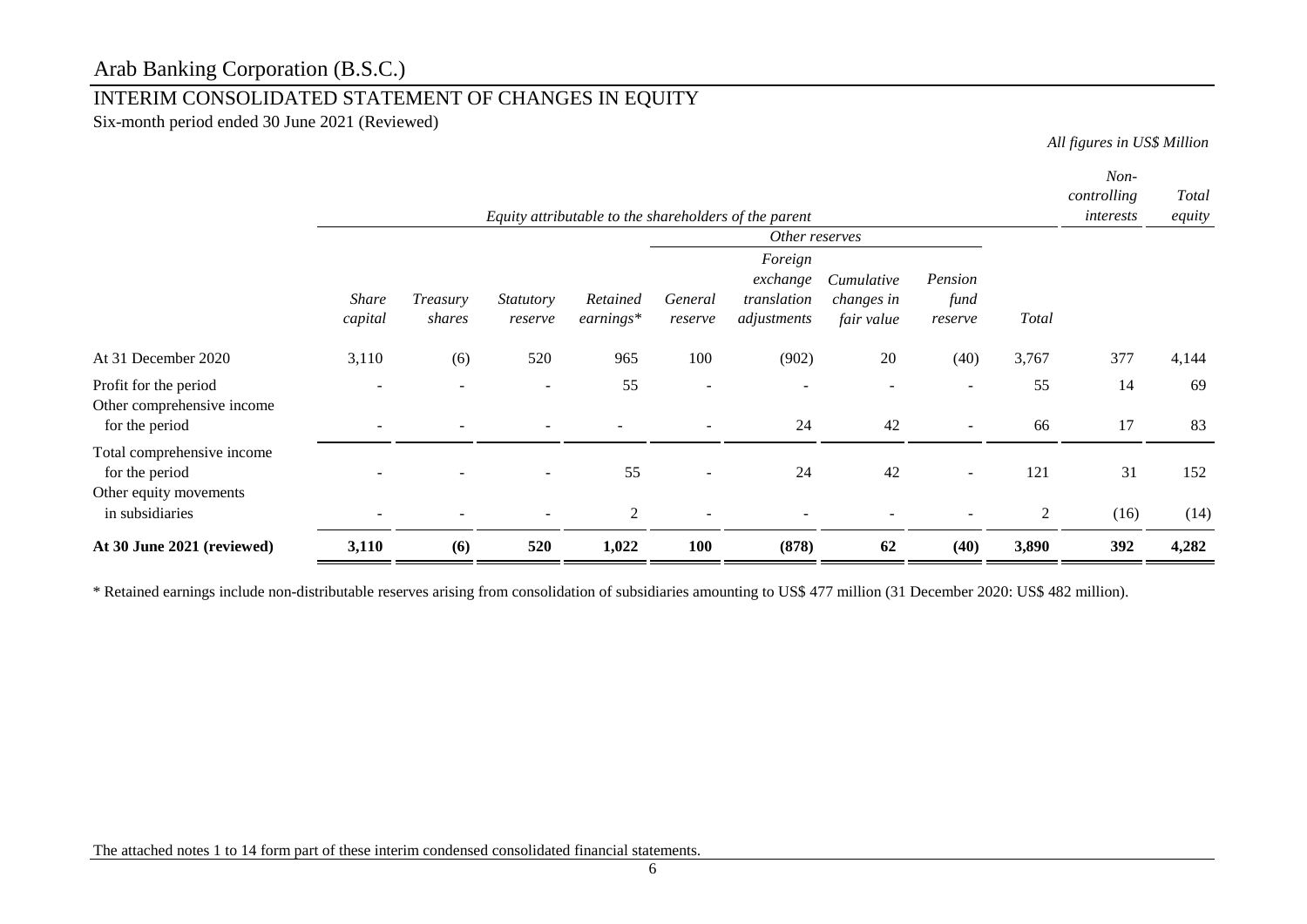# INTERIM CONSOLIDATED STATEMENT OF CHANGES IN EQUITY

Six-month period ended 30 June 2021 (Reviewed)

*All figures in US\$ Million*

*Non-*

|                                                          |                         |                          |                             |                      |                          | Equity attributable to the shareholders of the parent |                                        |                            |                | controlling<br>interests | Total<br>equity |
|----------------------------------------------------------|-------------------------|--------------------------|-----------------------------|----------------------|--------------------------|-------------------------------------------------------|----------------------------------------|----------------------------|----------------|--------------------------|-----------------|
|                                                          | Other reserves          |                          |                             |                      |                          |                                                       |                                        |                            |                |                          |                 |
|                                                          | <b>Share</b><br>capital | Treasury<br>shares       | <b>Statutory</b><br>reserve | Retained<br>earnings | General<br>reserve       | Foreign<br>exchange<br>translation<br>adjustments     | Cumulative<br>changes in<br>fair value | Pension<br>fund<br>reserve | <b>Total</b>   |                          |                 |
| At 31 December 2019                                      | 3,110                   | (6)                      | 520                         | 1,051                | 100                      | (754)                                                 | 42                                     | (32)                       | 4,031          | 458                      | 4,489           |
| (Loss) profit for the period<br>Other comprehensive loss |                         | $\overline{\phantom{a}}$ | $\overline{\phantom{a}}$    | (67)                 | $\overline{\phantom{a}}$ |                                                       |                                        | $\overline{\phantom{a}}$   | (67)           | 10                       | (57)            |
| for the period                                           |                         |                          |                             |                      |                          | (174)                                                 | (155)                                  | $\overline{\phantom{a}}$   | (329)          | (101)                    | (430)           |
| Total comprehensive loss<br>for the period               |                         |                          | $\overline{\phantom{0}}$    | (67)                 | $\overline{\phantom{a}}$ | (174)                                                 | (155)                                  | $\overline{\phantom{a}}$   | (396)          | (91)                     | (487)           |
| Other equity movements<br>in subsidiaries                |                         | $\overline{\phantom{a}}$ | $\overline{\phantom{a}}$    | $\overline{2}$       | $\overline{\phantom{a}}$ |                                                       |                                        | $\overline{\phantom{a}}$   | $\overline{2}$ | (12)                     | (10)            |
| At 30 June 2020 (reviewed)                               | 3,110                   | (6)                      | 520                         | 986                  | 100                      | (928)                                                 | (113)                                  | (32)                       | 3,637          | 355                      | 3,992           |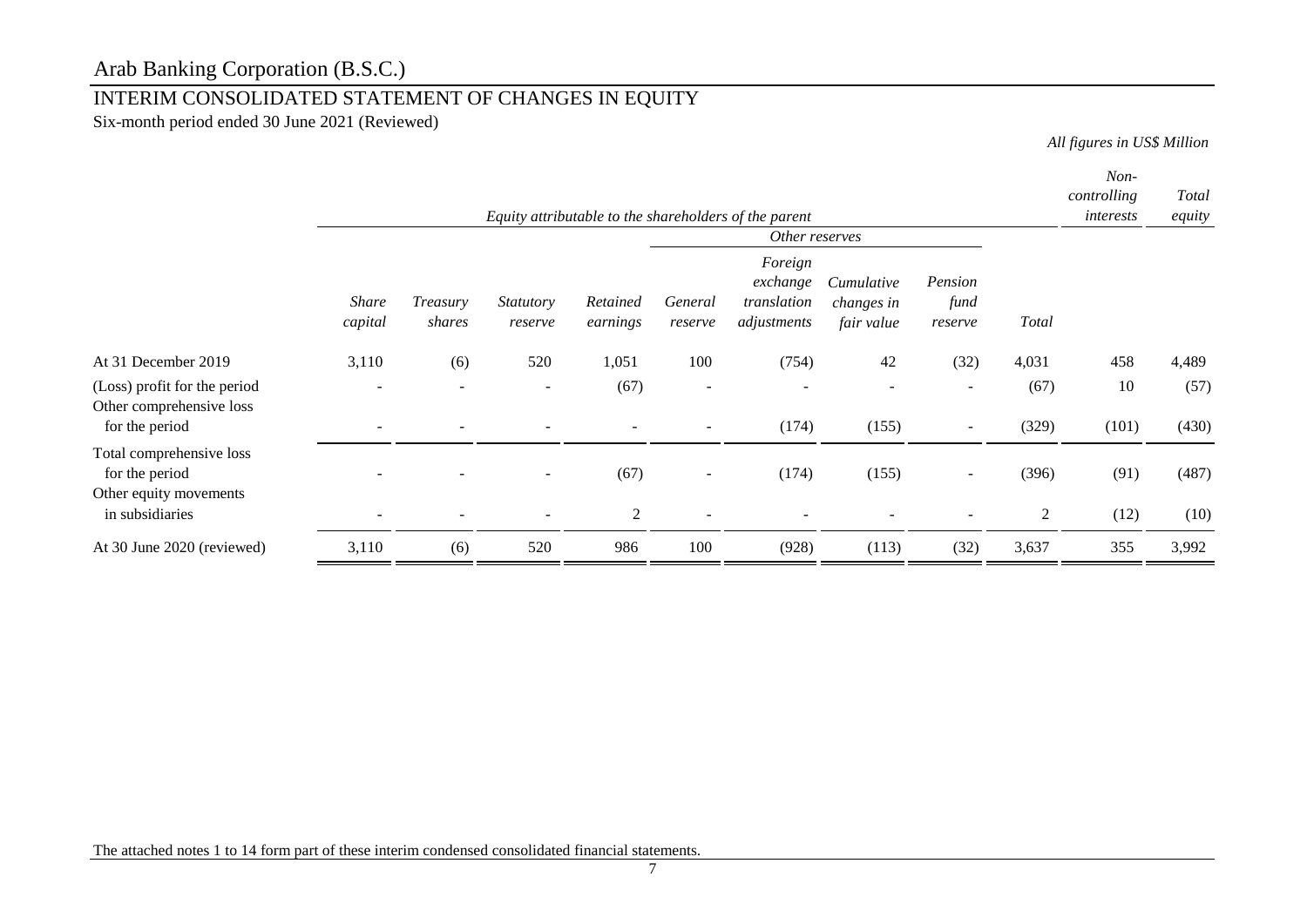30 June 2021 (Reviewed)

*All figures in US\$ million*

### **1 INCORPORATION AND ACTIVITIES**

Arab Banking Corporation (B.S.C.) [the "Bank"] is incorporated in the Kingdom of Bahrain by an Amiri decree and operates under a wholesale banking licence issued by the Central Bank of Bahrain (the "CBB"). The Bank is a Bahraini Shareholding Company with limited liability and is listed on the Bahrain Bourse. The Central Bank of Libya is the ultimate parent of the Bank and its subsidiaries (together the "Group").

The Bank's registered office is at ABC Tower, Diplomatic Area, P.O. Box 5698, Manama, Kingdom of Bahrain. The Bank is registered under commercial registration number 10299 issued by the Ministry of Industry, Commerce and Tourism, Kingdom of Bahrain.

The Group offers a range of international wholesale banking services including Corporate Banking & Financial Institutions, Project & Structured Finance, Syndications, Treasury, Trade Finance services, Islamic Banking and the digital, mobile-only banking space named "ila Bank" within retail consumer banking services. Retail banking services are only provided in the MENA region.

## **2 BASIS OF PREPARATION AND CHANGES TO THE GROUP'S ACCOUNTING POLICIES**

### **2.1 Basis of preparation**

The consolidated financial statements of the Group are prepared in accordance with applicable rules and regulations issued by the CBB including the CBB circular on regulatory concessionary measures in response to COVID-19. These rules and regulations, in particular CBB circular OG/226/2020 dated 21 June 2020, require the adoption of all International Financial Reporting Standards (IFRS) issued by the International Accounting Standards Board (IASB), except for:

- (a) recognition of modification losses on financial assets arising from payment holidays provided to customers impacted by COVID-19 without charging additional interest, in equity instead of profit or loss as required by IFRS 9 Financial Instruments (IFRS 9). Any other modification gains or losses on financial assets are recognised in accordance with the requirements of IFRS 9; and
- (b) recognition of financial assistance received from the government and / or regulators in response to its COVID-19 support measures that meets the government grant requirement, in equity instead of profit or loss. This will only be to the extent of any modification loss recorded in equity as a result of (a) above, and the balance of the amount to be recognised in profit or loss. Any other financial assistance is recognised in accordance with the requirements of IAS 20, "Accounting for government grants and disclosure of government assistance".

The above framework for basis of preparation of the annual financial statements is hereinafter referred to as 'IFRS as modified by the CBB'.

The interim condensed consolidated financial statements of the Group are presented in condensed form in accordance with the guidance provided by International Accounting Standard 34 – 'Interim Financial Reporting' (IAS 34), using the IFRS as modified by the CBB framework. Hence, the framework used in the preparation of the interim condensed consolidated financial statements of the Group is hereinafter referred to as 'IAS 34 as modified by the CBB'.

These interim condensed consolidated financial statements do not contain all information and disclosures required in the annual consolidated financial statements, and should be read in conjunction with the Group's annual consolidated financial statements for the year ended 31 December 2020. In addition, results for the six-month period ended 30 June 2021 are not necessarily indicative of the results that may be expected for the financial year ending 31 December 2021.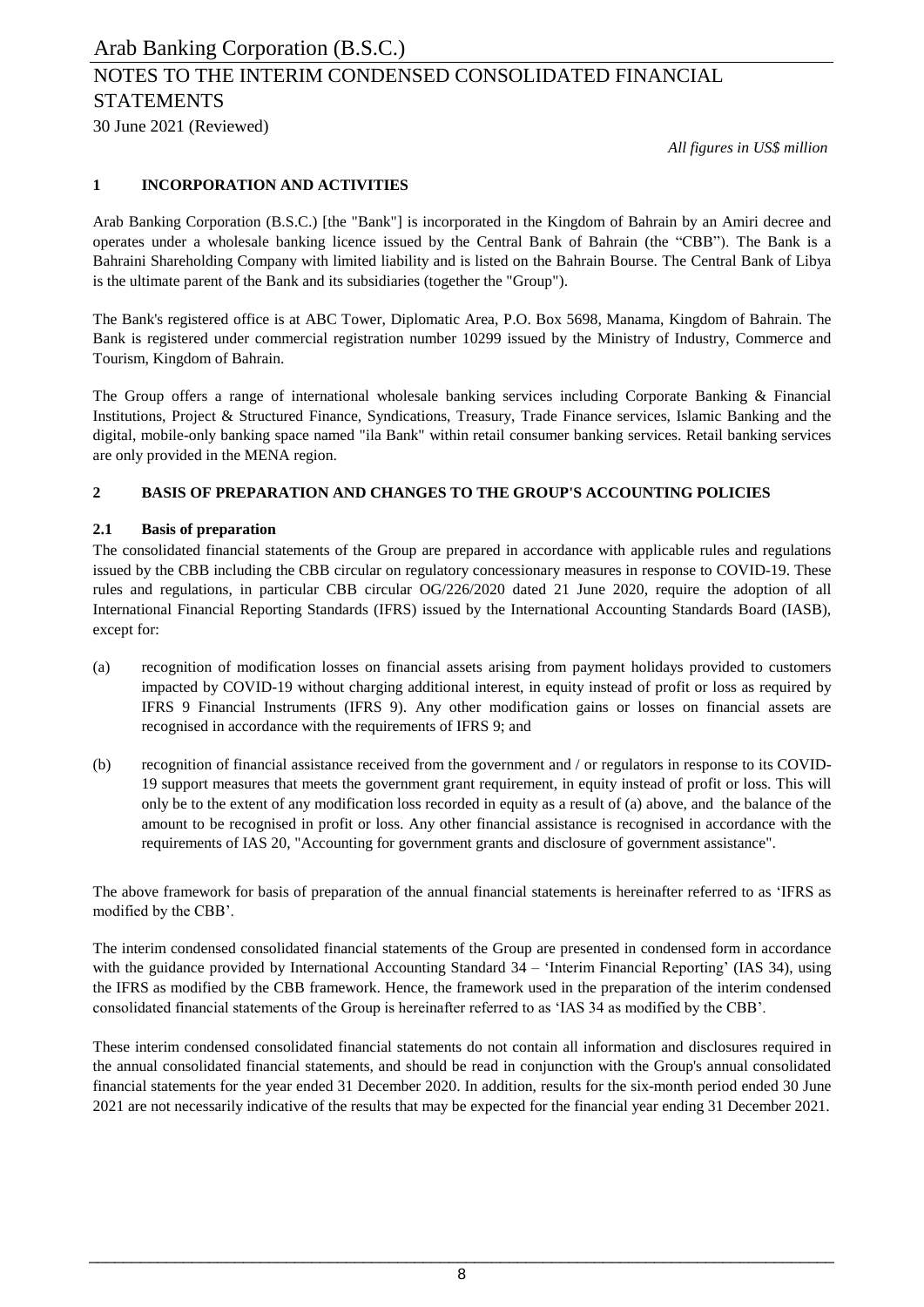30 June 2021 (Reviewed)

*All figures in US\$ million*

#### **2 BASIS OF PREPARATION AND CHANGES TO THE GROUP'S ACCOUNTING POLICIES (continued)**

### **2.2 Comparative information**

During 2020 as a result of COVID-19, the CBB issued various circulars on regulatory concessionary measures including circular OG/124/2020 dated 30 March 2020, in which the CBB exempted all public shareholding companies and locally incorporated banks from preparation and publication of interim condensed financial statements for the three-month period ended 31 March 2020. Accordingly, the Group did not publish interim condensed consolidated financial statements for the period ended 31 March 2020 and therefore the comparative information for the three month period ended 30 June 2020 included in these interim condensed consolidated financial statements have been extracted from management accounts on which neither an audit opinion nor a review conclusion was issued.

### **2.3 Basis of consolidation**

These interim condensed consolidated financial statements include the financial statements of the Bank and its subsidiaries after elimination of inter-company transactions and balances.

### **2.4 Directives issued by the CBB and Government assistance**

The Group had provided payment holidays to certain customers on the basis of regulatory directives issued by the CBB as concessionary measures to mitigate the impact of COVID-19 and requests received. As of 30 June 2021, the outstanding balance of customers to whom such payment holidays have been provided amounted to US\$ 595 million (year ended 31 December 2020: US\$ 894 million). However, this did not result in any modification loss.

Further, the Group did not receive any financial assistance from the Government during the current period (2020: US\$ 4 million) and had no modification loss during current and prior period.

### **2.5 New standards, interpretations and amendments adopted by the Group**

The accounting policies adopted in the preparation of the interim condensed consolidated financial statements are consistent with those followed in the preparation of the Group's annual consolidated financial statements for the year ended 31 December 2020, except for adoption of new standards or certain amendments to existing standards that have become applicable to the Group effective from 1 January 2021. The Group has not early adopted any standard, interpretation or amendment that has been issued but is not yet effective.

Several amendments apply for the first time in 2021, but do not have an impact on the interim condensed consolidated financial statements of the Group except for those disclosed below.

#### **2.5.1** *Interest Rate Benchmark Reform – Phase 2: Amendments to IFRS 9, IAS 39, IFRS 7, IFRS 4 and IFRS 16*

On August 27, 2020, the IASB issued Interest Rate Benchmark Reform – Phase 2, Amendments to IFRS 9, IAS 39, IFRS 7, IFRS 4 and IFRS 16 (the amendments). The amendments introduce various practical expedients with respect to changes arising due to interest rate benchmark reform (IBOR reform) as explained below:

- A practical expedient to require contractual changes, or changes to cash flows that are directly required by the IBOR reform, to be treated as changes to a floating interest rate, equivalent to a movement in a market rate of interest. In such a case, the Group does not derecognise or adjust the carrying amount of financial instruments for modifications required by IBOR reform but instead updates the effective interest rate to reflect the change in the interest rate benchmark. After that, the Group applies the policies on accounting for modifications set out in Note 4 of the Group's consolidated financial statements for the year 2020 to the remaining modifications.
- Permit changes required by IBOR reform to be made to hedge designations and hedge documentation without the hedging relationship being discontinued. This is applied in cases where the basis for determining the contractual cash flows of existing hedge relationship changes as a result of IBOR reform, the Group may amend the hedge documentation without discontinuing the hedging relationship.
- Provide temporary relief when determining the hedged risk, the Group may designate an alternative benchmark rate risk component that is not currently separately identifiable, as long as it is reasonable to expect that the alternative benchmark rate will become separately identifiable within a 24-month period. \_\_\_\_\_\_\_\_\_\_\_\_\_\_\_\_\_\_\_\_\_\_\_\_\_\_\_\_\_\_\_\_\_\_\_\_\_\_\_\_\_\_\_\_\_\_\_\_\_\_\_\_\_\_\_\_\_\_\_\_\_\_\_\_\_\_\_\_\_\_\_\_\_\_\_\_\_\_\_\_\_\_\_\_\_\_\_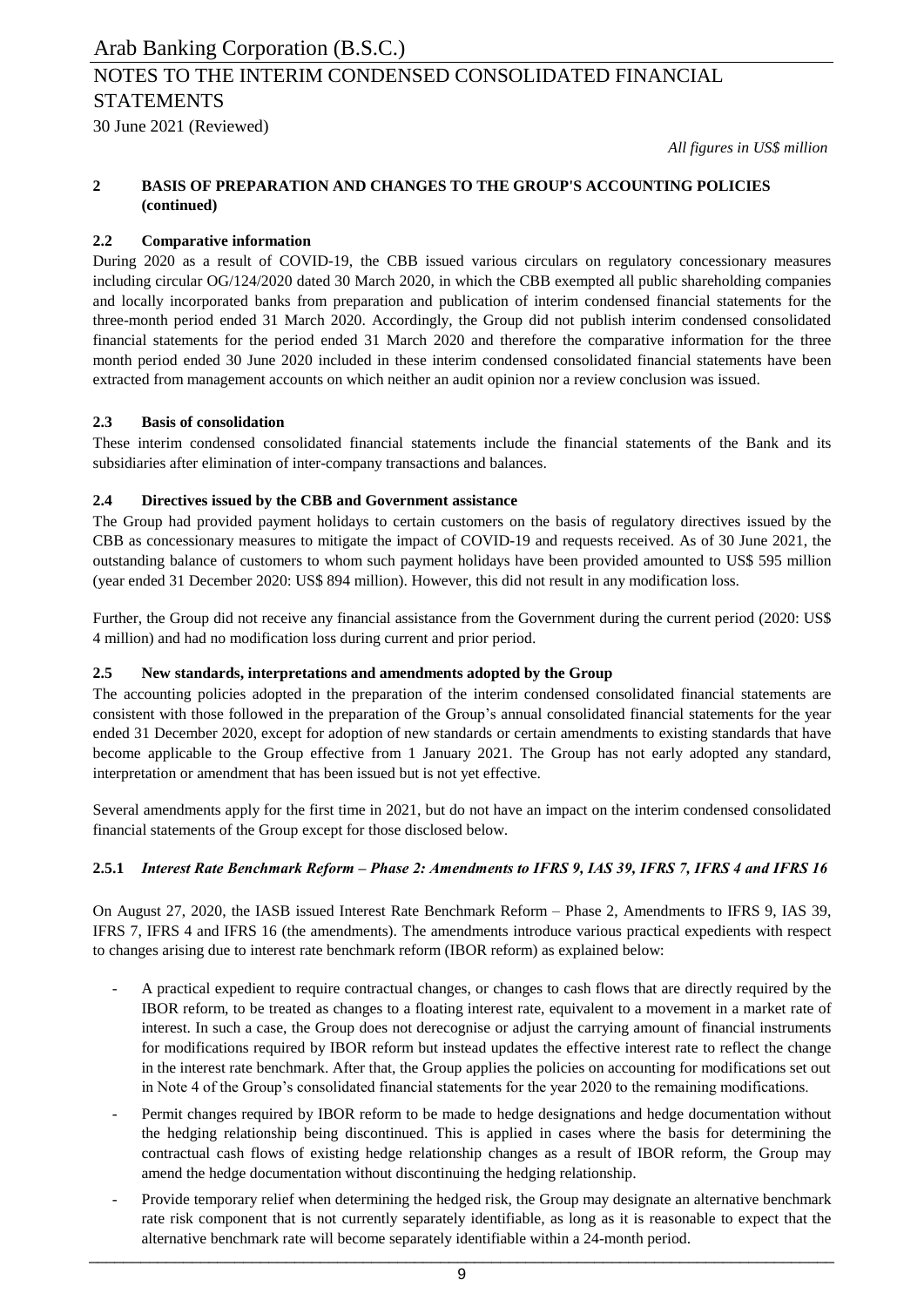30 June 2021 (Reviewed)

*All figures in US\$ million*

#### **2 BASIS OF PREPARATION AND CHANGES TO THE GROUP'S ACCOUNTING POLICIES (continued)**

#### **2.5.1** Interest Rate Benchmark Reform - Phase 2: Amendments to IFRS 9, IAS 39, IFRS 7, IFRS 4 and IFRS 16 *(continued)*

These amendments had no impact on the hedging activities or interim condensed consolidated financial statements of the Group.

# **3 SUMMARY OF SIGNIFICANT ACCOUNTING POLICIES**

The accounting policies, estimates and assumptions used in the preparation of these interim condensed consolidated financial statements are consistent with those used in the preparation of the annual consolidated financial statements for the year ended 31 December 2020 except for adoption of new standards and amendments effective from 1 January 2021 as explained in Note 2.5 to the interim condensed consolidated financial statements.

| <b>Reviewed</b><br><b>NON-TRADING INVESTMENTS</b><br>$\overline{\mathbf{4}}$ | Audited     |
|------------------------------------------------------------------------------|-------------|
| 30 June                                                                      | 31 December |
| 2021                                                                         | 2020        |
| <b>Debt securities</b>                                                       |             |
| 1,428<br>At amortised cost                                                   | 1,213       |
| At FVOCI<br>5,945                                                            | 5,574       |
| 7,373                                                                        | 6,787       |
| <b>ECL</b> allowances<br>(100)                                               | (100)       |
| Debt securities - net<br>7,273                                               | 6,687       |
| <b>Equity securities</b>                                                     |             |
| At FVOCI<br>10                                                               | 9           |
| 10<br><b>Equity securities</b>                                               | 9           |
| 7,283                                                                        | 6,696       |

Following are the stage wise break-up of debt securities as of 30 June 2021 and 31 December 2020:

|                        | 30 June 2021 (Reviewed) |                            |         |              |  |
|------------------------|-------------------------|----------------------------|---------|--------------|--|
|                        | Stage 1                 | Stage 2                    | Stage 3 | <b>Total</b> |  |
| Debt securities, gross | 7,284                   | ٠                          | 89      | 7,373        |  |
| <b>ECL</b> allowances  | (14)                    |                            | (86)    | (100)        |  |
|                        | 7,270                   |                            | 3       | 7,273        |  |
|                        |                         | 31 December 2020 (Audited) |         |              |  |
|                        | Stage 1                 | Stage 2                    | Stage 3 | Total        |  |
| Debt securities, gross | 6,698                   |                            | 89      | 6,787        |  |
| <b>ECL</b> allowances  | (15)                    | $\overline{\phantom{a}}$   | (85)    | (100)        |  |
|                        | 6,683                   |                            | 4       | 6,687        |  |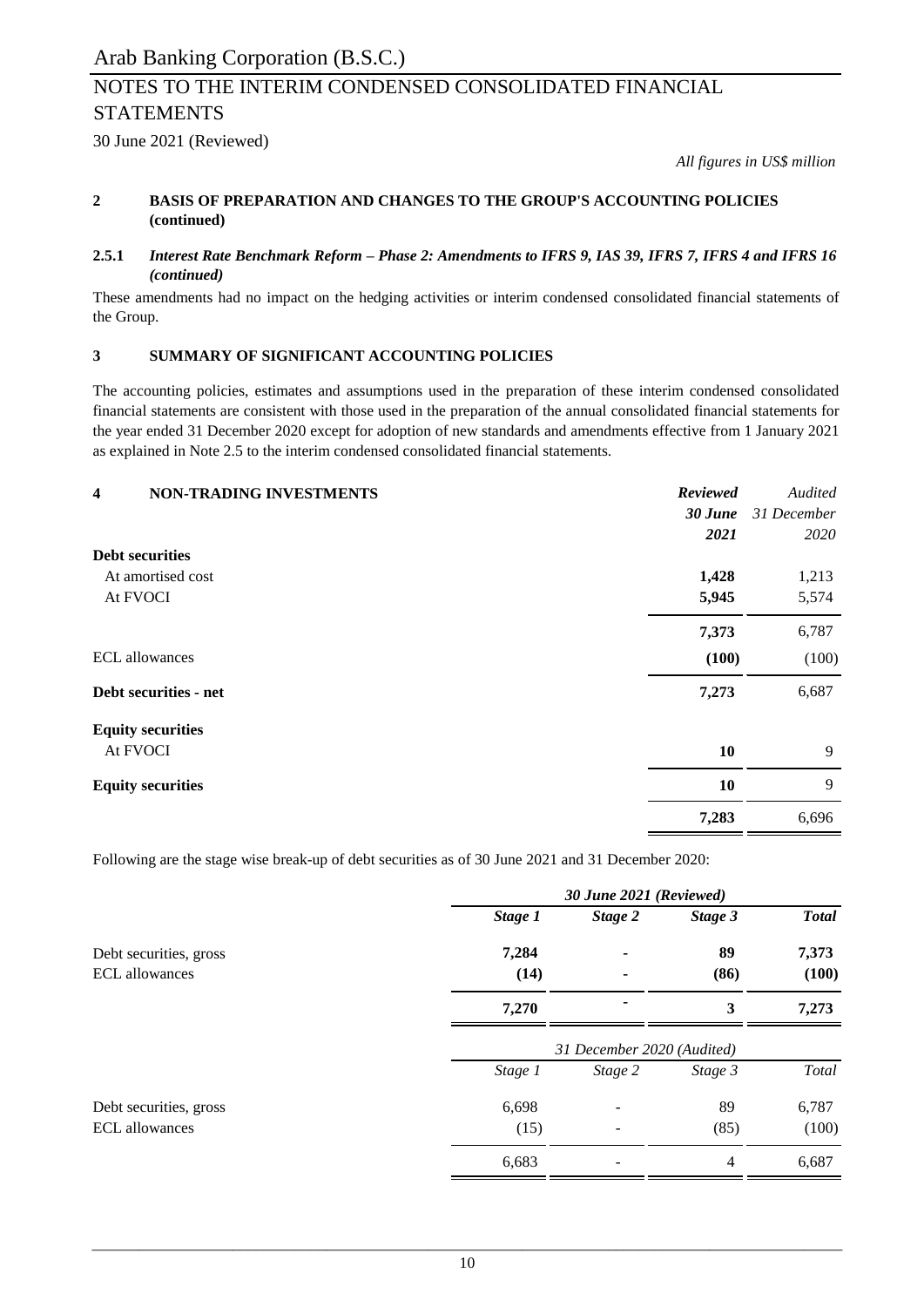# NOTES TO THE INTERIM CONDENSED CONSOLIDATED FINANCIAL STATEMENTS

30 June 2021 (Reviewed)

*All figures in US\$ million*

# **5 LOANS AND ADVANCES**

|                                                    | 30 June 2021 (Reviewed) |                            |              |                 |  |
|----------------------------------------------------|-------------------------|----------------------------|--------------|-----------------|--|
|                                                    | Stage 1                 | Stage 2                    | Stage 3      | <b>Total</b>    |  |
| Loans and advances, gross<br><b>ECL</b> allowances | 15,082<br>(74)          | 850<br>(86)                | 878<br>(720) | 16,810<br>(880) |  |
|                                                    | 15,008                  | 764                        | 158          | 15,930          |  |
|                                                    |                         | 31 December 2020 (Audited) |              |                 |  |
|                                                    | Stage 1                 | Stage 2                    | Stage 3      | Total           |  |
| Loans and advances, gross                          | 14,782                  | 880                        | 864          | 16,526          |  |
| <b>ECL</b> allowances                              | (67)                    | (95)                       | (708)        | (870)           |  |
|                                                    | 14,715                  | 785                        | 156          | 15,656          |  |

An analysis of movement in the ECL allowances during the periods ended 30 June 2021 and 30 June 2020 are as follows:

| <b>Reviewed</b>                          | Stage 1 | Stage 2 | Stage 3 | <b>Total</b> |
|------------------------------------------|---------|---------|---------|--------------|
| As at 1 January 2021                     | 67      | 95      | 708     | 870          |
| Net transfers between stages             |         | (1)     | 1       |              |
| Amounts written-off                      |         |         | (35)    | (35)         |
| Charge (reversal) for the period - net   | 8       | (8)     | 40      | 40           |
| Exchange adjustments and other movements | (1)     |         | 6       | 5            |
| As at 30 June 2021                       | 74      | 86      | 720     | 880          |
| Reviewed                                 | Stage 1 | Stage 2 | Stage 3 | Total        |
| As at 1 January 2020                     | 58      | 67      | 492     | 617          |
| Net transfers between stages             | (1)     | 5       | (4)     |              |
| Amounts written-off                      |         |         | (17)    | (17)         |
| Charge for the period - net              | 23      | 27      | 102     | 152          |
| Exchange adjustments and other movements | (5)     | (4)     | (17)    | (26)         |
| As at 30 June 2020                       | 75      | 95      | 556     | 726          |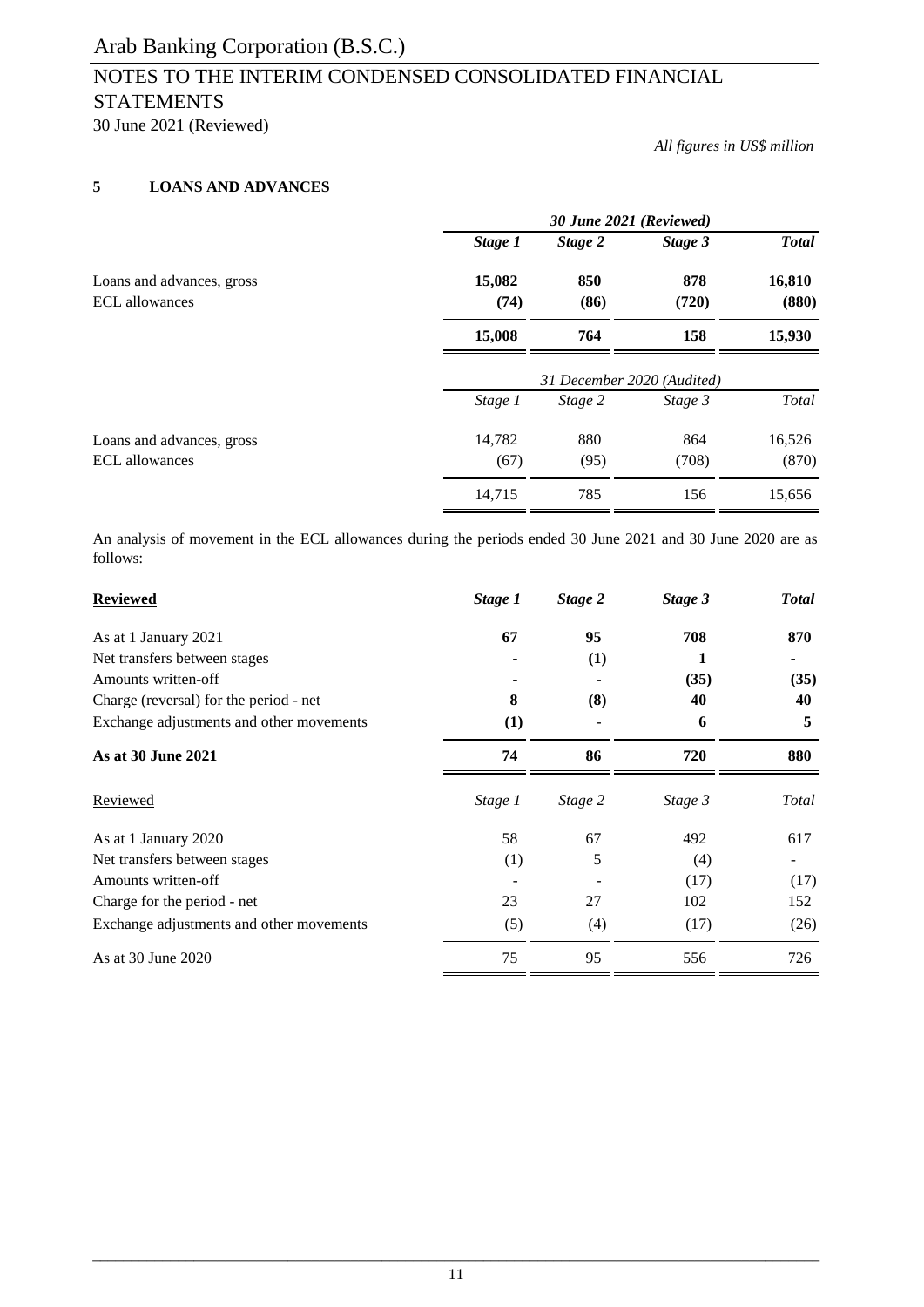30 June 2021 (Reviewed)

*All figures in US\$ million*

# **6 OTHER OPERATING INCOME (EXPENSE)**

|                                                        | 30 June | $30$ June |
|--------------------------------------------------------|---------|-----------|
|                                                        | 2021    | 2020      |
| Fee and commission income - net*                       | 76      | 73        |
| Bureau processing income                               | 14      | 14        |
| Income (loss) from trading book - net                  | 62      | (45)      |
| (Loss) gain on dealing in foreign currencies - net     | (38)    | 42        |
| Gain (loss) on hedging foreign currency movements**    | 7       | (129)     |
| Gain on disposal of non-trading debt investments - net | 17      | 26        |
| Others - net                                           | 9       |           |
|                                                        | 147     | (12)      |

\*Included in the fee and commission income is US\$ 7 million (30 June 2020: US\$ 7 million) of fee income relating to funds under management.

\*\*Loss on hedging foreign currency movements relate to a transaction which has an offsetting impact on the tax expense for the period.

# **7 CREDIT LOSS EXPENSE**

|                                         | 30 June | $30$ June |
|-----------------------------------------|---------|-----------|
|                                         | 2021    | 2020      |
| Non-trading debt investments            | -       | 12        |
| Loans and advances                      | 40      | 152       |
| Credit commitments and contingent items | 9       | 10        |
|                                         | 49      | 174       |

### **8 OPERATING SEGMENTS**

For management purposes, the Group is organised into five operating segments which are based on business units and their activities. The Group has accordingly been structured to place its activities under the distinct divisions which are as follows:

- **MENA subsidiaries** cover retail, corporate and treasury activities of subsidiaries in North Africa and Levant;
- **International wholesale banking** encompasses corporate and structured finance, trade finance, Islamic banking services and syndications;
- **Group treasury** comprises treasury activities of Bahrain Head Office, New York and London;
- **ABC Brasil** primarily reflects the commercial banking and treasury activities of the Brazilian subsidiary Banco ABC Brasil S.A., focusing on the corporate and middle market segments in Brazil; and
- **Others** includes activities of Arab Financial Services Company B.S.C. (c) and ila Bank.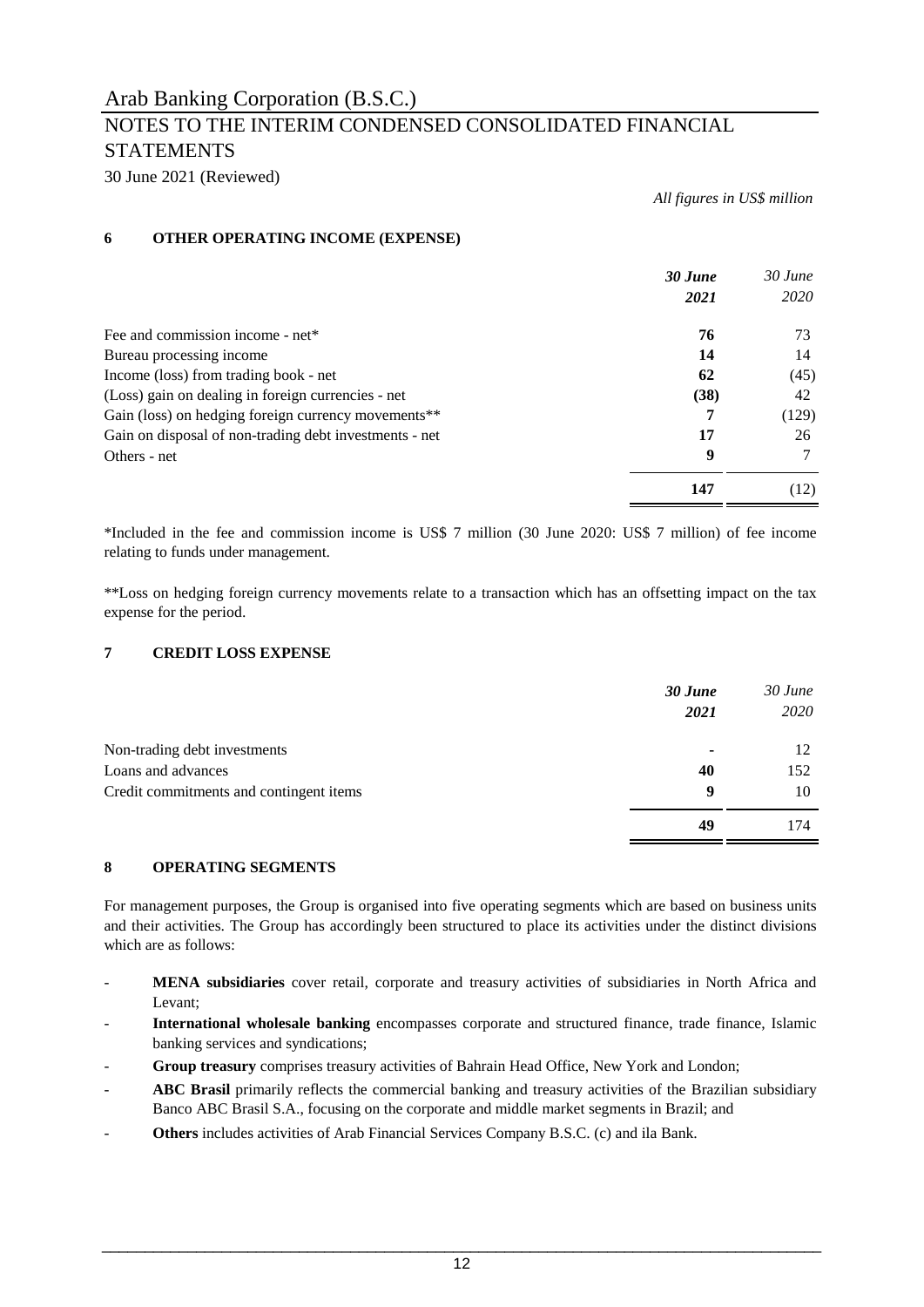# NOTES TO THE INTERIM CONDENSED CONSOLIDATED FINANCIAL **STATEMENTS**

30 June 2021 (Reviewed)

*All figures in US\$ million*

# **8 OPERATING SEGMENTS (continued)**

|                                                                                                                                                           |                             | <b>International</b>                         |                   |                      |               |                    |
|-----------------------------------------------------------------------------------------------------------------------------------------------------------|-----------------------------|----------------------------------------------|-------------------|----------------------|---------------|--------------------|
| Six-month period ended                                                                                                                                    | <b>MENA</b>                 | wholesale                                    | Group             | ABC                  |               |                    |
| 30 June 2021                                                                                                                                              | subsidiaries                | banking                                      | treasury          | <b>Brasil</b>        | <b>Others</b> | <b>Total</b>       |
| Net interest income                                                                                                                                       | 60                          | 86                                           | 35                | 78                   | 1             | 260                |
| Other operating income                                                                                                                                    | 18                          | 35                                           | 20                | 62                   | 12            | 147                |
| Total operating income                                                                                                                                    | 78                          | 121                                          | 55                | 140                  | 13            | 407                |
| Total operating expenses                                                                                                                                  | (50)                        | (53)                                         | (12)              | (51)                 | (35)          | (201)              |
| Profit (loss) before taxation,<br>credit loss and unallocated<br>operating expenses                                                                       | 28                          | 68                                           | 43                | 89                   | (22)          | 206                |
| Credit loss expense                                                                                                                                       | (11)                        | (20)                                         |                   | (17)                 | (1)           | (49)               |
| Taxation charge on foreign                                                                                                                                |                             |                                              |                   |                      |               |                    |
| operations                                                                                                                                                | (9)                         | (2)                                          |                   | (25)                 |               | (36)               |
| Unallocated operating expenses                                                                                                                            |                             |                                              |                   |                      |               | (52)               |
| Profit for the period                                                                                                                                     |                             |                                              |                   |                      |               | 69                 |
| Operating assets<br>as at 30 June 2021                                                                                                                    | 3,665                       | 8,927                                        | 9,917             | 8,164                | 266           | 30,939             |
| Operating liabilities<br>as at 30 June 2021                                                                                                               | 3,093                       |                                              | 16,190            | 7,122                | 252           | 26,657             |
| Six-month period ended<br>30 June 2020                                                                                                                    | <b>MENA</b><br>subsidiaries | <b>International</b><br>wholesale<br>banking | Group<br>treasury | ABC<br><b>Brasil</b> | <b>Others</b> | Total              |
| Net interest income                                                                                                                                       | 60                          | 75                                           | 28                | 75                   | 14            | 252                |
| Other operating income (expense)                                                                                                                          | 16                          | 32                                           | 24                | (96)                 | 12            | (12)               |
| Total operating income (loss)                                                                                                                             | 76                          | 107                                          | 52                | (21)                 | 26            | 240                |
| Total operating expenses                                                                                                                                  | (50)                        | (53)                                         | (13)              | (50)                 | (23)          | (189)              |
| Profit (loss) before taxation,<br>credit loss and unallocated<br>operating expenses<br>Credit loss expense<br>Taxation (charge) reversal on<br>operations | 26<br>(15)<br>(8)           | 54<br>(129)<br>(1)                           | 39                | (71)<br>(29)<br>133  | 3<br>(1)      | 51<br>(174)<br>124 |
| Unallocated operating expenses                                                                                                                            |                             |                                              |                   |                      |               | (58)               |
| Loss for the period                                                                                                                                       |                             |                                              |                   |                      |               | (57)               |
| Operating assets<br>as at 31 December 2020                                                                                                                | 3,648                       | 8,542                                        | 10,310            | 7,745                | 162           | 30,407             |
| Operating liabilities<br>as at 31 December 2020                                                                                                           | 3,053                       |                                              | 16,309            | 6,739                | 162           | 26,263             |
|                                                                                                                                                           |                             |                                              |                   |                      |               |                    |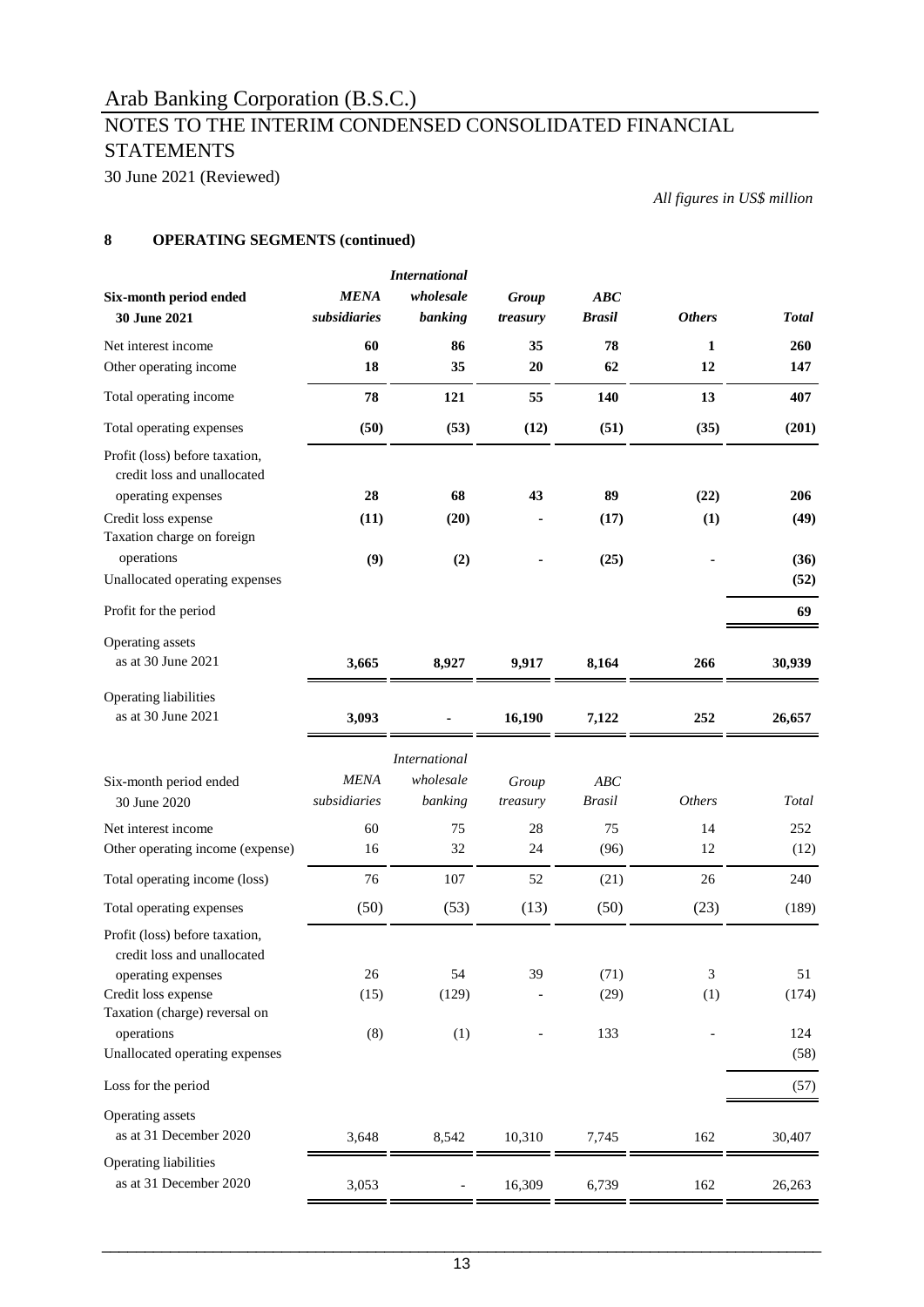30 June 2021 (Reviewed)

*All figures in US\$ million*

# **9 FAIR VALUE OF FINANCIAL INSTRUMENTS**

The following tables provides the fair value measurement hierarchy of the Group's financial assets and financial liabilities measured at fair value in these financial statements.

**Quantitative disclosure of fair value measurement hierarchy for assets as at 30 June 2021:**

# **Financial assets measured at fair value:**

|                              | Level 1 | Level 2 | <b>T</b> otal |
|------------------------------|---------|---------|---------------|
| Trading securities           | 452     | ۰       | 452           |
| Non-trading investments      | 5,532   | 324     | 5,856         |
| Loans and advances           |         | 543     | 543           |
| Derivatives held for trading | 496     | 490     | 986           |
| Derivatives held as hedges   | ۰       | q       | 9             |

### **Quantitative disclosure of fair value measurement hierarchy for liabilities as at 30 June 2021:**

### **Financial liabilities measured at fair value:**

|                              | Level 1 | Level 2 | <b>Total</b> |
|------------------------------|---------|---------|--------------|
| Derivatives held for trading | 452     | 429     | 881          |
| Derivatives held as hedges   | $\sim$  | 119     | 119          |

Quantitative disclosure of fair value measurement hierarchy for assets as at 31 December 2020 :

Financial assets measured at fair value:

|                              | Level 1 | Level 2                  | Total |
|------------------------------|---------|--------------------------|-------|
| Trading securities           | 171     | $\overline{\phantom{a}}$ | 171   |
| Non-trading investments      | 5,229   | 255                      | 5,484 |
| Loans and advances           | -       | 514                      | 514   |
| Derivatives held for trading | 349     | 633                      | 982   |
| Derivatives held as hedges   |         |                          |       |

Quantitative disclosure of fair value measurement hierarchy for liabilities as at 31 December 2020:

Financial liabilities measured at fair value:

|                              | Level 1 | Level 2 | Total |
|------------------------------|---------|---------|-------|
| Derivatives held for trading | 309     | 565     | 874   |
| Derivatives held as hedges   | $\sim$  | 163     | 163   |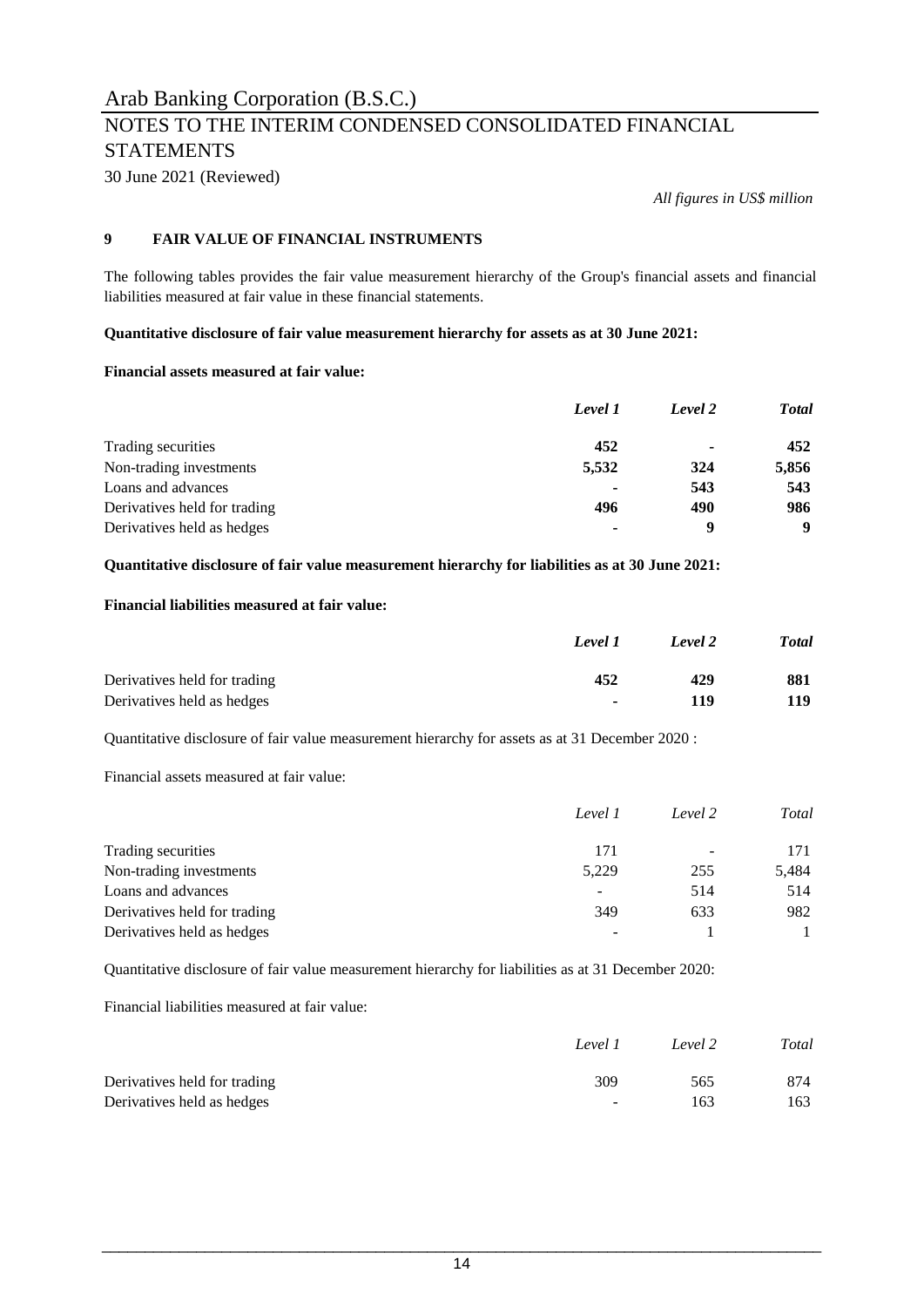30 June 2021 (Reviewed)

*All figures in US\$ million*

#### **9 FAIR VALUE OF FINANCIAL INSTRUMENTS (continued)**

#### **Fair values of financial instruments not carried at fair value**

Except for the following, the fair value of financial instruments which are not carried at fair value are not materially different from their carrying value.

|                                                           | <b>Reviewed</b>   |               | Audited           |               |
|-----------------------------------------------------------|-------------------|---------------|-------------------|---------------|
|                                                           | 30 June 2021      |               | 31 December 2020  |               |
|                                                           | Carrying<br>value | Fair<br>value | Carrying<br>value | Fair<br>value |
| <b>Financial assets</b>                                   |                   |               |                   |               |
| Non-trading debt investments<br>at amortised cost - gross | 1,427             | 1,429         | 1,213             | 1,213         |
| <b>Financial liabilities</b><br><b>Borrowings</b>         | 1,613             | 1,615         | 1,795             | 1,796         |

For financial instruments that are recognised at fair value on a recurring basis, the Group determines whether transfers have occurred between Levels in the hierarchy by re-assessing categorisation at the end of each reporting period.

#### **Financial instruments in level 1**

The fair value of financial instruments traded in active markets is based on quoted market prices at the reporting date. A market is regarded as active if quoted prices are readily and regularly available from an exchange, dealer, broker, industry group, pricing service, or regulatory agency, and those prices represent actual and regularly occurring market transactions on an arm's length basis. The quoted market price used for financial assets held by the Group is the current bid price. These instruments are included in Level 1.

#### **Financial instruments in level 2**

The fair value of financial instruments that are not traded in an active market (for example, over-the-counter derivatives) is determined by using valuation techniques. These valuation techniques maximise the use of observable market data where it is available and rely as little as possible on entity specific estimates. If all significant inputs required to fair value an instrument are observable, the instrument is included in level 2.

### **Transfers between level 1 and level 2**

There were no transfers between level 1 and level 2 during the current and prior period.

### **10 CREDIT COMMITMENTS AND CONTINGENT ITEMS**

### **a) Exposure (after applying credit conversion factor) and ECL by stage**

|                                      | 30 June 2021 |                  |         |              |  |
|--------------------------------------|--------------|------------------|---------|--------------|--|
|                                      | Stage 1      | Stage 2          | Stage 3 | <b>Total</b> |  |
| Credit commitments and contingencies | 3,113        | 171              | 78      | 3,362        |  |
| <b>ECL</b> allowances                | 11           | 12               | 38      | 61           |  |
|                                      |              | 31 December 2020 |         |              |  |
|                                      | Stage 1      | Stage 2          | Stage 3 | Total        |  |
| Credit commitments and contingencies | 2,758        | 202              | 61      | 3,021        |  |
| <b>ECL</b> allowances                | 12           | 13               | 32      | 57           |  |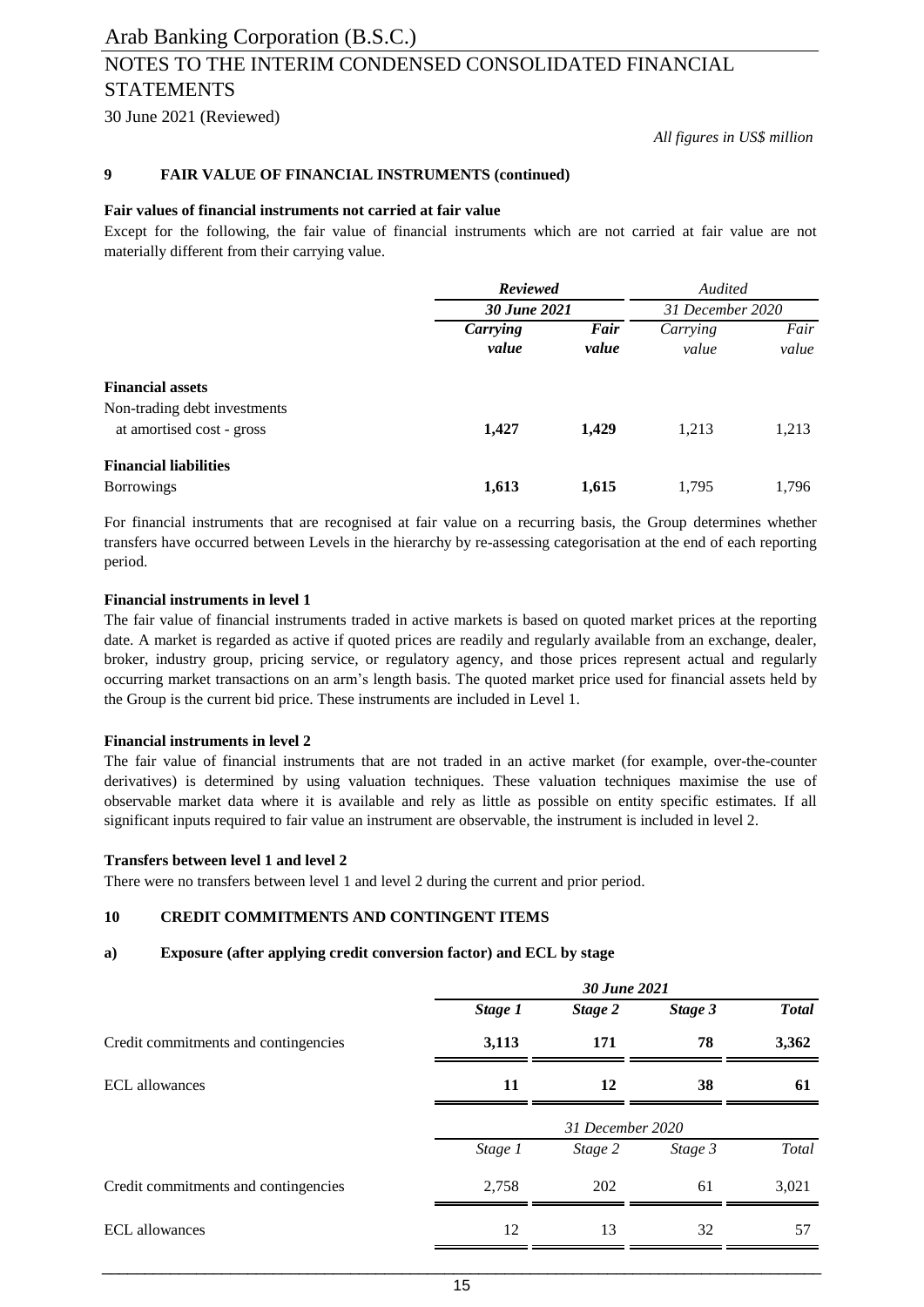30 June 2021 (Reviewed)

### *All figures in US\$ million*

### **10 CREDIT COMMITMENTS AND CONTINGENT ITEMS (continued)**

### **a) Exposure (after applying credit conversion factor) and ECL by stage (continued)**

An analysis of movement in the ECL allowances during the period are as follows:

|                                    | Stage 1          | Stage 2 | Stage 3 | <b>Total</b> |
|------------------------------------|------------------|---------|---------|--------------|
| As at 1 January 2021               | 12               | 13      | 32      | 57           |
| ECL movements for the period - net | $\left(1\right)$ | (1)     | 6       |              |
| As at 30 June 2021                 | 11               | 12      | 38      | 61           |
|                                    | Stage 1          | Stage 2 | Stage 3 | Total        |
| As at 1 January 2020               | 14               | 13      | 11      | 38           |
| ECL movements for the period - net |                  | (1)     | 4       | 3            |
| As at 30 June 2020                 | 14               | 12      | 15      | 41           |

### **b) Credit commitments and contingencies**

|                                                                            | 30 June | 31 December |
|----------------------------------------------------------------------------|---------|-------------|
|                                                                            | 2021    | 2020        |
| Short-term self-liquidating trade and transaction-related contingent items | 3,185   | 2,148       |
| Direct credit substitutes, guarantees                                      | 2,849   | 3,041       |
| Undrawn loans and other commitments                                        | 1,923   | 1,865       |
|                                                                            | 7.957   | 7,054       |
| Credit exposure after applying credit conversion factor                    | 3,362   | 3,021       |
| Risk weighted equivalents                                                  | 2.840   | 2,619       |

### **c) Derivatives**

The outstanding notional amounts at the reporting date were as follows:

|                                                    |        | <b>30 June</b> 31 December |
|----------------------------------------------------|--------|----------------------------|
|                                                    | 2021   | 2020                       |
| Interest rate swaps                                | 13,089 | 12,790                     |
| Currency swaps                                     | 651    | 405                        |
| Forward foreign exchange contracts                 | 5,904  | 5,990                      |
| Options                                            | 31,666 | 7,086                      |
| <b>Futures</b>                                     | 5,297  | 5,722                      |
|                                                    | 56,607 | 31,993                     |
| Risk weighted equivalents (credit and market risk) | 2,179  | 1,895                      |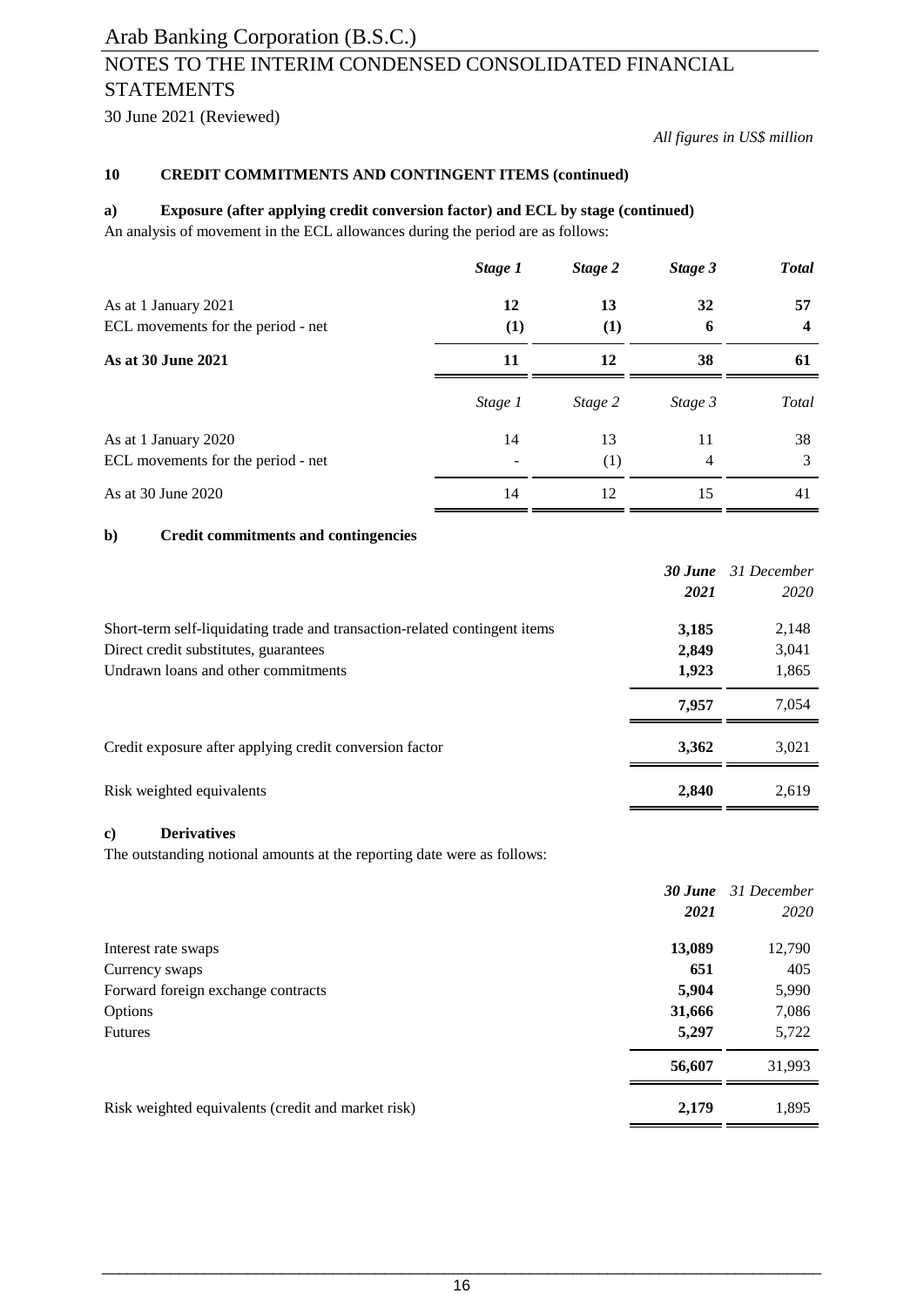30 June 2021 (Reviewed)

*All figures in US\$ million*

### **11 RISK MANAGEMENT**

### **Liquidity risk**

The Group is required to comply with the liquidity requirements as stipulated by its regulator, the CBB. These requirements relate to maintaining a minimum of 100% (reduced to 80% upto 31 December 2021) for liquidity coverage ratio (LCR) and net stable funding ratio (NSFR). LCR is calculated as a ratio of its stock of HQLA and net outflows over the next 30 calendar days. NSFR is calculated as a ratio of 'available stable funding' to 'required stable funding'. As at 30 June 2021, the Group's LCR and NSFR were at 241% (31 December 2020: 324%) and 122% (31 December 2020: 122%) respectively.

### **12 TRANSACTIONS WITH RELATED PARTIES**

Related parties represent the ultimate parent, major shareholders, associates, directors and key management personnel of the Group and entities controlled, jointly controlled or significantly influenced by such parties. Pricing policies and terms of these transactions are approved by the Group's management.

The period-end and year-end balances in respect of related parties included in the interim consolidated statement of financial position are as follows:

|                                       |                        | <b>Major</b> |                  |             |
|---------------------------------------|------------------------|--------------|------------------|-------------|
|                                       | <i><b>Ultimate</b></i> | share-       |                  | 30 June     |
|                                       | parent                 | holder       | <i>Directors</i> | 2021        |
| Deposits from customers               | 3,222                  | 700          | 9                | 3,931       |
| <b>Borrowings</b>                     | 1,505                  |              |                  | 1,505       |
| Short-term self-liquidating trade and |                        |              |                  |             |
| transaction-related contingent items  | 681                    |              |                  | 681         |
|                                       |                        | Major        |                  |             |
|                                       | <i>Ultimate</i>        | share-       |                  | 31 December |
|                                       | parent                 | holder       | <i>Directors</i> | 2020        |
| Deposits from customers               | 3,274                  | 700          | 8                | 3,982       |
| <b>Borrowings</b>                     | 1,505                  |              |                  | 1,505       |
| Short-term self-liquidating trade and |                        |              |                  |             |
| transaction-related contingent items  | 171                    |              |                  | 171         |

The income and expenses in respect of related parties included in the interim consolidated statement of profit or loss are as follows:

|                   | 30 June<br>2021 | 30 June<br>2020 |
|-------------------|-----------------|-----------------|
| Commission income | 4               | 3               |
| Interest expense  | 26              | 53              |

### **13 IMPACT OF COVID-19**

On 11 March 2020, the World Health Organisation declared the COVID-19 outbreak a global pandemic. Many countries' governments, including the Kingdom of Bahrain and other countries where the Group operates, implemented restrictions aimed at limiting the rate of its spread which have had immediate impact on people, businesses and economies. Additionally, governments and central banks of economies where the Group operates have launched economic support and relief measures (including payment reliefs) to minimise the impact on individuals and corporates.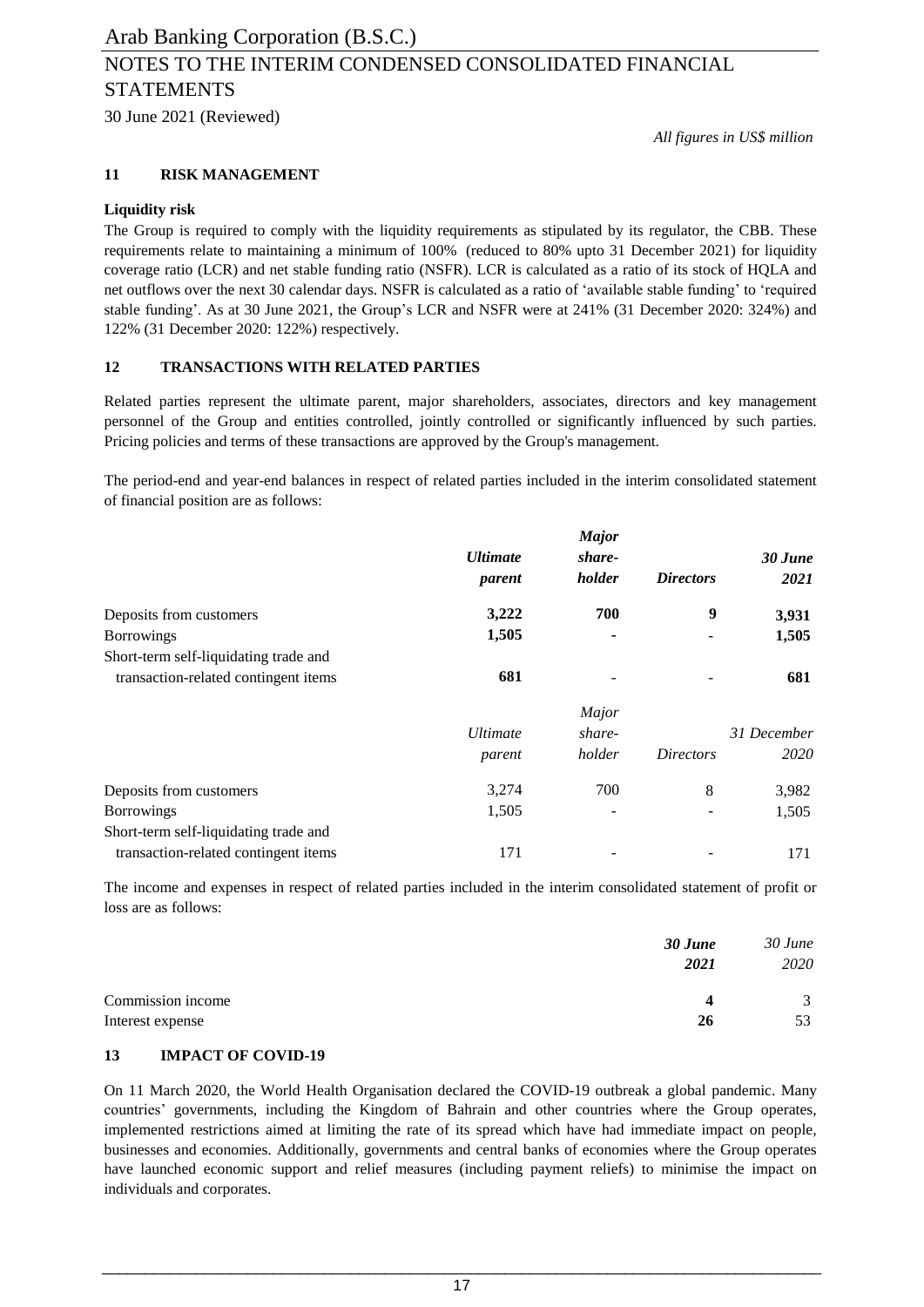*All figures in US\$ million*

### **13 IMPACT OF COVID-19 (continued)**

The Group continues to closely monitor the situation to ensure operational resilience and continuity of its operations. The Bank has activated its business continuity planning and other risk management practices to manage the potential impact of the business disruption due to COVID-19 outbreak, on its operations and financial performance.

Further, banking and accounting regulators have continued to provide guidance on the appropriate provisioning treatment relative to the support provided to customers as a result of the COVID-19 crisis. Accordingly, the Group has performed an assessment of COVID-19 implications on its financial results, expected credit loss (ECL) methodology, use of forward looking information and judgements for the period ended 30 June 2021. The ECL methodology has largely remained unchanged from 31 December 2020 which included the changes to factor into account COVID-19 impacts. Significant inputs used for ECL calculation for the period are described below.

### **a) Reasonableness of forward looking information and probability weights**

The Group uses a range of macro-economic factors in ECL assessment relevant to multiple jurisdictions of operations considering its global footprint under three scenarios, upward, base and downward case. The Group reviews and updates selected economic series on regular basis and applies its judgement in determining what constitutes reasonable and forward-looking estimates.

During the second quarter of 2021, the Group has used the Moody's latest macroeconomic data which has been reviewed and approved by the management and considered as fit for use for the purpose of ECL modelling. In making estimates, the Group assessed a range of possible outcomes by stressing the macroeconomic factors (that includes upward, base and downward case scenarios), and has kept the scenario weightages of upward, base and downward cases unchanged at 30%, 40% and 30% respectively from 31 December 2020.

### **b) Support for customers and associated ECL treatment**

Obligors seeking forbearance in the form of a deferral of repayments or interest as a result of the impact of COVID-19 have been treated in line with local regulatory guidelines in each jurisdiction. The staging and ECL estimation for such customers and any associated reporting are also done in line with regulatory guidance.

## **c) Application of overlays to specific industry and customer portfolios**

Considering the current scenario, the Group has applied overlays on the ECL estimates based on internal stress testing analysis (alongside significant judgements). While estimating the overlays, considerations were given to potential severity and duration of the economic shock, including the mitigating effects of government support actions, as well the potential trajectory of the subsequent recovery. The Group also considered the likely differential impacts on portfolio and sector classes, including pronouncements from different regulatory bodies regarding IFRS 9 application in the context of COVID-19. The Group will continue to reassess these overlays and scenario weightages on an ongoing basis.

Consistent with requirements of IFRS 9, the Group has considered both quantitative and qualitative information in the assessment of a significant increase in risk.

As with any economic forecasts, the projections and likelihood of the occurrence are subject to a high degree of inherent uncertainty and therefore the actual outcomes may be significantly different to those projected.

### **d) Modification of financial assets**

The CBB issued several circulars with respect to COVID-19 outbreak to banks in the Kingdom of Bahrain with respect to deferral of repayments of principal and interest due for affected sectors, pursuant to which the Group has assessed the deferral requests received on a case to case basis in compliance with CBB circulars. As the Group has not granted any interest waiver requests, no modification loss has been recognised during the period ended 30 June 2021 and 30 June 2020.